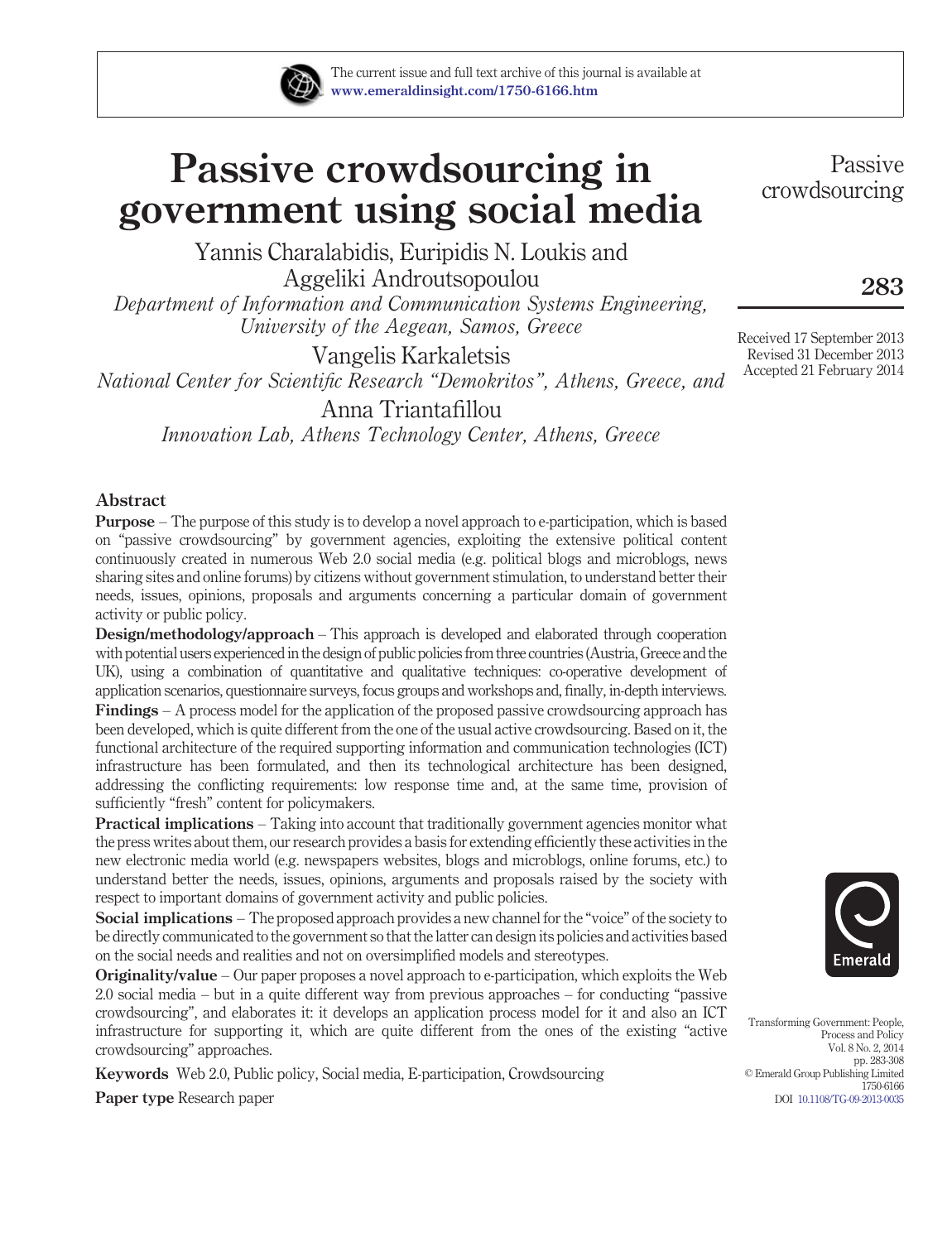#### **1. Introduction** TG

8,2

**284**

Government agencies are increasingly interested in exploiting the capabilities provided by the information and communication technologies (ICT), and especially the Internet, for engaging the citizens in their public policymaking processes, and this has lead to the gradual development of the e-participation domain (OECD, 2004a; Saebo *et al.*, 2008; Loukis *et al.*, 2011). This offers to governments highly important capabilities to collect valuable information, knowledge, ideas and opinions from large number of citizens on the complex problems and needs of modern societies, which can be quite useful for designing better quality policies, and, at the same time, to build trust and gain more acceptance of their policies.

The first generation of e-participation was based on the development and operation of official government e-participation spaces, in which electronic discussions of various levels of structure were conducted (Loukis and Wimmer, 2012). It was highly government-controlled, as the owner government agencies defined and controlled the topics and rules of these electronic discussions taking place there. The use of these official e-participation spaces by the citizens has been, in general, limited (Chadwick, 2009; Ferro and Molinari, 2010). For this reason, the emergence of the Web 2.0 social media and their high popularity lead to the emergence of a second generation of e-participation, in which government agencies are posting policy-related content (e.g. text and video) to their accounts in several social media, and then analyze various types of citizens' interactions with it (e.g. views, likes and comments) (Margo, 2012; Bertot *et al.*, 2012; Snead, 2013). Government agencies initially adopted simpler forms of social media exploitation, which consisted of operating manually accounts in some social media, posting relevant content to them (e.g. concerning current and future policies and activities) manually and then reading citizens' interactions with it to draw conclusions from them. However, gradually they start experimenting with more sophisticated forms of social media exploitation, which are characterized by higher both technological and political complexity (Charalabidis and Loukis, 2012; Kokkinakos *et al.*, 2012; Wandhöfer *et al.*, 2012). In particular, from a technological perspective, they tend to use the application programming interfaces (API) of the social media for posting policy-related content to them, and then for the automated retrieval of citizens' interactions with this content (e.g. views, likes, comments), and/or other relevant content (instead of manual operations); finally they make various types of advanced automated processing of these interactions/content to support drawing conclusions from them. From a political perspective, they tend to use numerous social media as communication channels with a wider range of citizens' groups, and especially with the ones not traditionally involved in politics, to explore a wider range of opinions, needs and concerns with respect to complex and critical societal problems and public policies. This second generation of e-participation is less government-controlled: governments continue defining and controlling the discussion topics to some extent (through making postings and initiating discussions on the topics they choose), but they do not control the rules of the discussion (which are the ones defined by the social media).

This study develops a novel approach to e-participation, which can lead to a third generation of it (that can be however combined with the first two), based also on the exploitation of the social media by government agencies, but in a totally different manner, for conducting "passive crowdsourcing". It can be defined as the search by government agencies for content on a public policy under formulation, which has been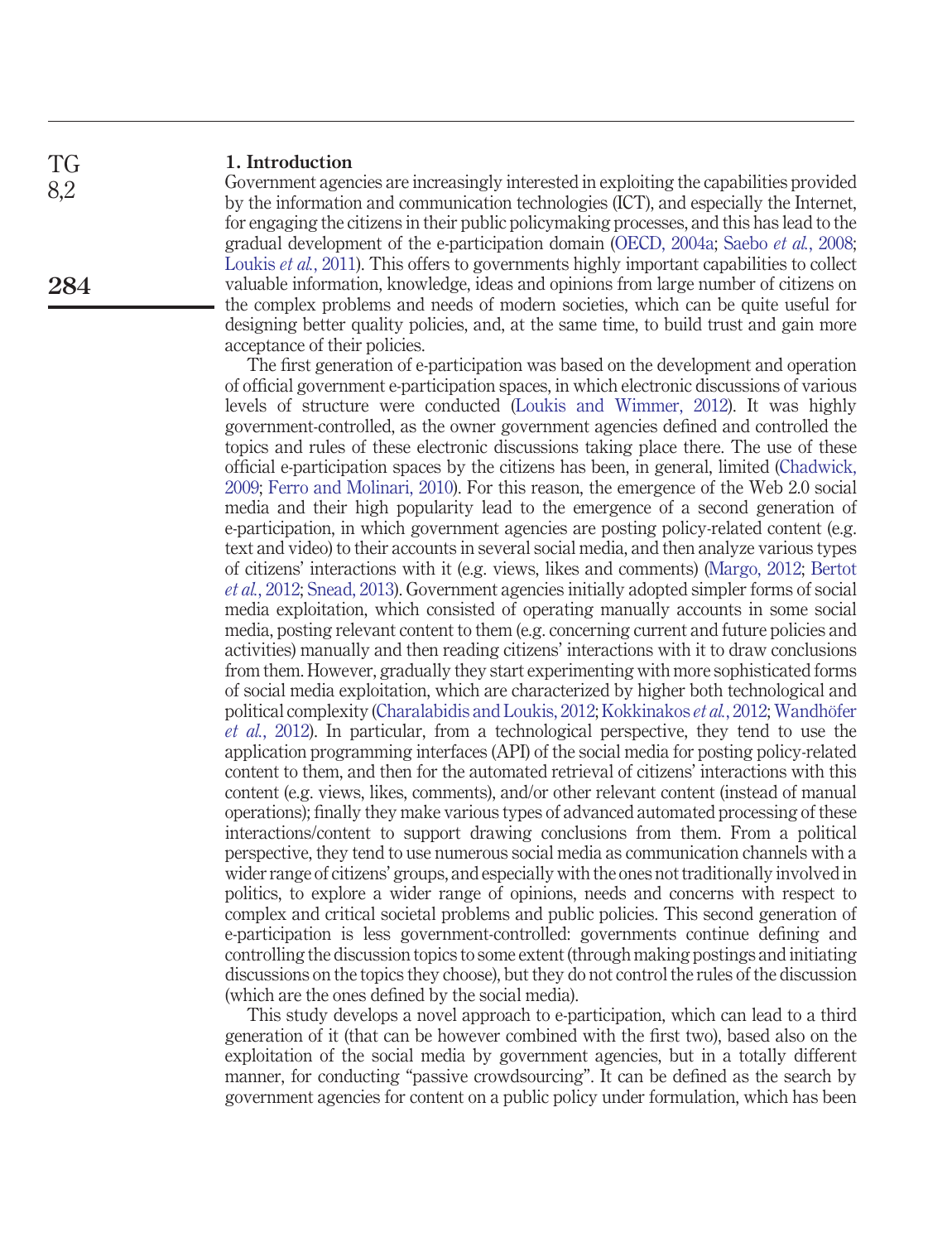created in a large number of predefined Web 2.0 social media sources (e.g. blogs and microblogs, news sharing sites, online forums, etc.) by citizens freely, without any initiation, stimulation or moderation through government postings, and the extraction from it of relevant knowledge, ideas and opinions. Therefore, in this approach, the government is not active in conducting crowdsourcing (because it is in the previous generations of e-participation, posing to citizens particular questions or discussion topics), but it remains passive (not posing particular questions or discussion topics, but just "listening" to what citizens discuss, and analyzing the content they freely produce). In particular, this content is retrieved using the API of the predefined sources, and then undergoes advanced linguistic processing to extract from it needs, issues, opinions, arguments and proposals raised by citizens on a particular domain of government activity or policy, identify their polarity (positive or negative) and finally summarize and visualize them. This approach allows the exploitation of the vast amount of user-generated content that is created in numerous Web 2.0 social media to support governments in understanding better the needs and opinions of citizens, and extract from them more knowledge and innovative ideas on the problems of modern societies to create better and more socially rooted policies. It is even less government-controlled than the abovementioned second generation of e-participation, and more citizens driven and controlled, as in this approach governments control neither the discussion topic (they simply "listen" what topics and issues are mentioned by citizens in a broad policy area, which correspond to needs and problems that citizens, and not governments, identify), nor the discussion rules (they accept the ones defined by the various social media they exploit). It allows governments to move beyond their own official e-participation spaces (first generation of e-participation) and social media accounts (first generation of e-participation), and explore a wider range of Web 2.0 sources. However, it has some notable technological and political complexities and difficulties. Technologically, it uses the API of numerous social media to retrieve content from them (so it relies on platforms controlled by several other players, which are "fluid", changing quite often – see Charalabidis and Loukis (2012)), and also it uses advanced linguistic processing techniques (that require extensive linguistic resources) for extracting opinions, arguments, issues and proposals on a particular domain or policy. Politically, it extracts content from a bigger variety of Web 2.0 sources (e.g. political blogs and micro-blogs of quite different orientations and ideologies), corresponding to much wider range of citizens' groups and political approaches, so it explores (and therefore has to understand and manage) a wider and more heterogeneous range of opinions, needs and concerns with respect to important societal problems and public policies (with all the inherent problems that this creates).

In particular, this paper makes a threefold contribution: it outlines the basic idea of the aforementioned novel approach to e-participation, based on passive crowdsourcing, and also describes its theoretical foundations; it develops and elaborates this idea, initially by developing a process model for its application (meant as a model of process to be followed by government agencies for the practical application of it, consisting of a sequence of specific activities to be executed); and then by developing the functional architecture of an ICT platform supporting the application of this approach, and its technological architecture addressing the existing conflicting requirements (low response time and, at the same time, provision of sufficiently "fresh" content for policymakers).

## Passive crowdsourcing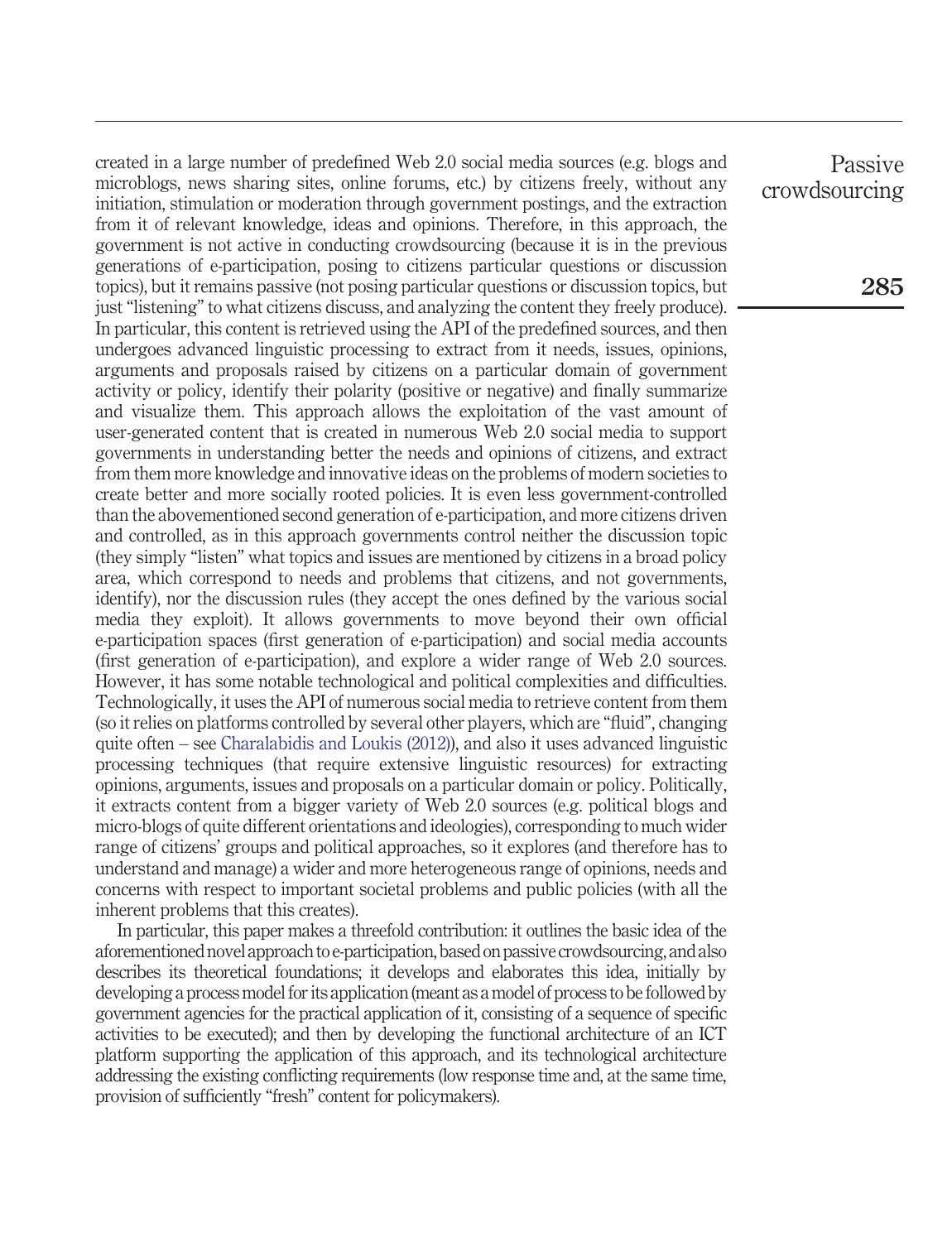All these have been developed through cooperation with potential users experienced in the design of public policies, using a combination of quantitative and qualitative techniques. This paper is  $-$  to the best of our knowledge  $-$  the first paper proposing this concept of passive crowdsourcing in government, and, at the same time, a process and an ICT infrastructure for its practical application.

The research presented in this paper has been conducted as part of the research project NOMAD ("policy formulation and validation through non-moderated crowdsourcing" – for more details see [www.nomad-project.eu/\)](mailto:www.nomad-project.eu/), which is partially funded by the "ICT for governance and policy modeling" research initiative of the European Commission. We expect that the results of this research will be useful for both researchers in the domains of public administration, e-government/e-participation, ICT and political and social sciences, and also for government practitioners and consulting firms interested in the exploitation of Web 2.0 social media in the public sector.

The paper is structured in five sections. In Section 2 the theoretical foundations of the proposed approach are outlined, while in Section 3 the research methodology is described. Then in Section 4 a description of this approach is provided, followed by a process model for its application in Section 5. Next, the functional and technological architecture of an ICT platform supporting its application are described in Sections 6 and 7, respectively. Finally, Section 8 summarizes the conclusions and proposes future research directions.

#### **2. Theoretical background**

In this section, the theoretical foundations of the proposed approach are outlined: a) bottom-up public policy formulation; and b) crowdsourcing.

#### *2.1 Bottom-up public policy formulation*

The formulation of public policies for addressing problems and needs of societies has been traditionally a top-down process. Governments and citizens' representatives traditionally had the main role in identifying problems and needs of society, and in designing public policies and services for addressing them. The participatory democracy and public participation ideas gave some role in the public policies formulation processes to the citizens, who are initially provided some information on government activities and policies, and are asked to participate in relevant consultations and contribute through comments and opinions on issues and questions defined by government.

According to OECD, 2001 and 2004a the development of public participation includes three stages. The first two of them are "Information Provision" (establishment an "one-way relation" between government and citizens, in which government produces and delivers information to be used by citizens), and "Consultation" (establishment of an asymmetric "two-way relation" between the government and the citizens, in which citizens provide opinions and views to government on issues and questions that government has previously defined). These first two stages of public participation have a strong top-down orientation, and are fully controlled and initiated by government agencies. However, according to the OECD reports (which are based on the experience of the numerous OECD member countries), they might be followed by a third stage termed as "active participation", in which a more symmetric "two-way relation" between government and citizens is established. In this stage, citizens have a wider role, proposing new policy options and discussion topics, in addition to the ones proposed by

**286**

TG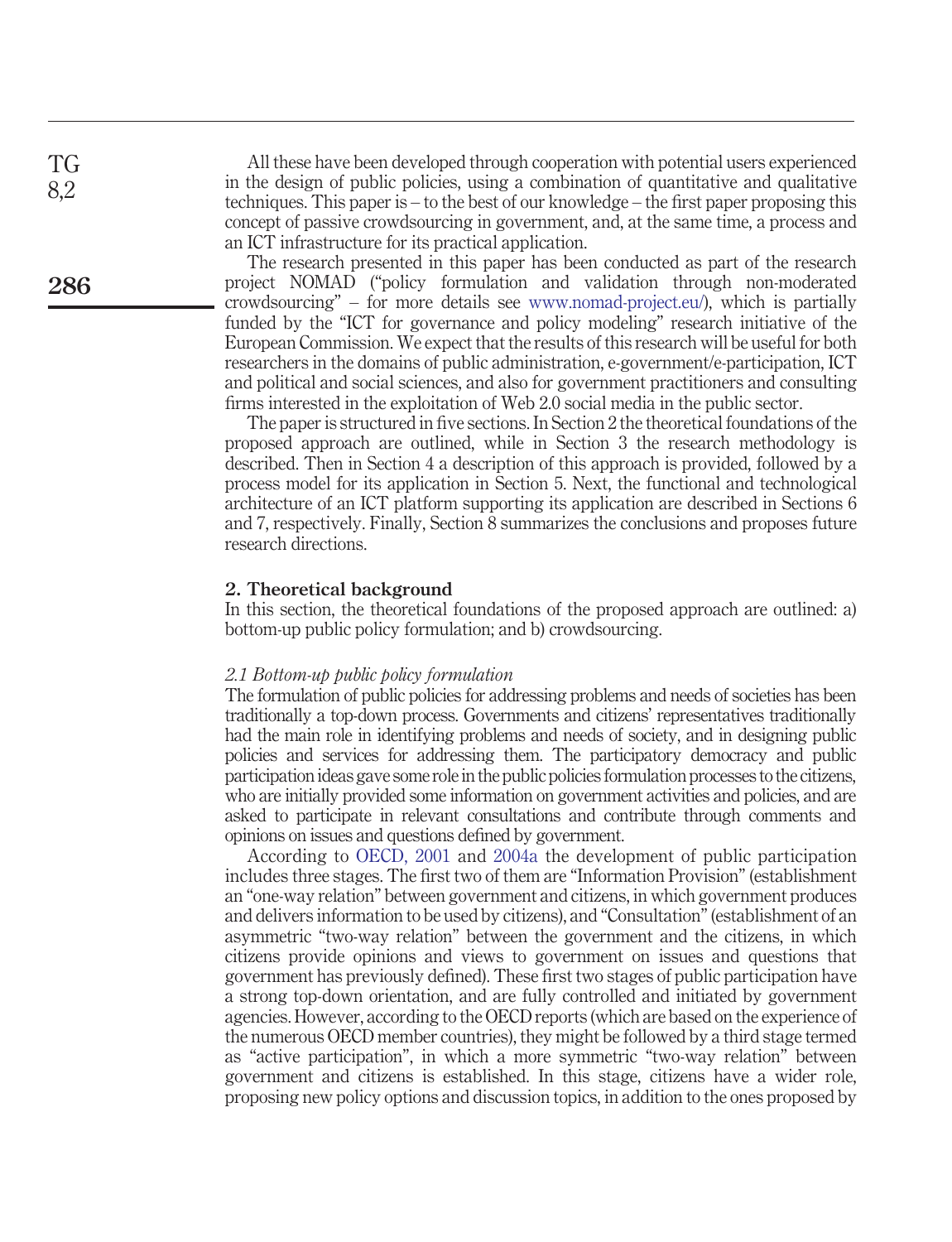government, and shaping the policy dialogue in general, though the government still has the responsibility for the final decisions. This form of public participation is less government-controlled, and can result in bottom-up public policies formulation, offering significant benefits: it can provide new fresh ideas concerning needs and problems of society, ways of addressing them, advantages and disadvantages of the latter or even can lead to the identification of changes and new trends at the cultural, social and economic level that require government action.

The development of e-participation, according to the corresponding OECD reports on e-participation (OECD, 2003 and 2004b), follows a similar trajectory. Its first two stages have a strong top-down orientation, aiming to support through ICT, and especially the Internet, the provision of information to the citizens on government activities and policies, and the consultation with the citizens on issues and questions defined by government. However, its third stage has a bottom-up orientation and focuses on supporting and facilitating a more active participation of citizens, through online tools that enable them to set the agenda for discussion (e.g. raise new issues that have to be discussed, in addition to the ones raised by the government), and submit their own proposals and policy. Similarly, United Nations (2008) suggest a three-staged plan for the development of e-participation, which includes:

- (1) increasing e-information provision to citizens for decision-making;
- (2) enhancing e-consultation for deliberative and participatory processes (with both these steps having mainly top-down orientation); and
- (3) supporting e-decision-making by increasing the input of citizens in decision-making (with this step having a bottom-up orientation).

However, this bottom-up dimension of e-participation is the least exploited and explored. Only some types of ICT tools having been investigated for this purpose, such as e-petition spaces (in which citizens can enter petitions concerning existing or proposed new government actions (e.g. services, programs and regulations) to the government or parliament, and solicit support and signatures) (Santucci, 2007; Cruickshank *et al.*, 2010), and electronic discussion groups supporting the development of new policy options and the deliberation on them. Also, the analysis of e-participation initiatives and practices of many countries has shown that they focus mainly on e-information provision and e-consultation (i.e. on the top-down-oriented e-participation and policy formulation), and much less on the electronic support of citizens public policy-related initiatives (i.e. bottom-up oriented e-participation and policy formulation) (Medaglia, 2008; Panopoulou *et al.*, 2012). The approach proposed in this paper can support and promote bottom-up public policy formulation, so it contributes to filling the research and practice gaps.

### *2.2 Crowdsourcing*

The capability of a large network of people, termed as "crowd", networked through Web technologies, to perform difficult problem solving and design activities, which were previously performed exclusively by professionals, is gradually recognized by management researchers and practitioners. This is referred to as "collective intelligence", which is defined as a "form of universally distributed intelligence, constantly enhanced, coordinated in real-time, and resulting in the effective

Passive crowdsourcing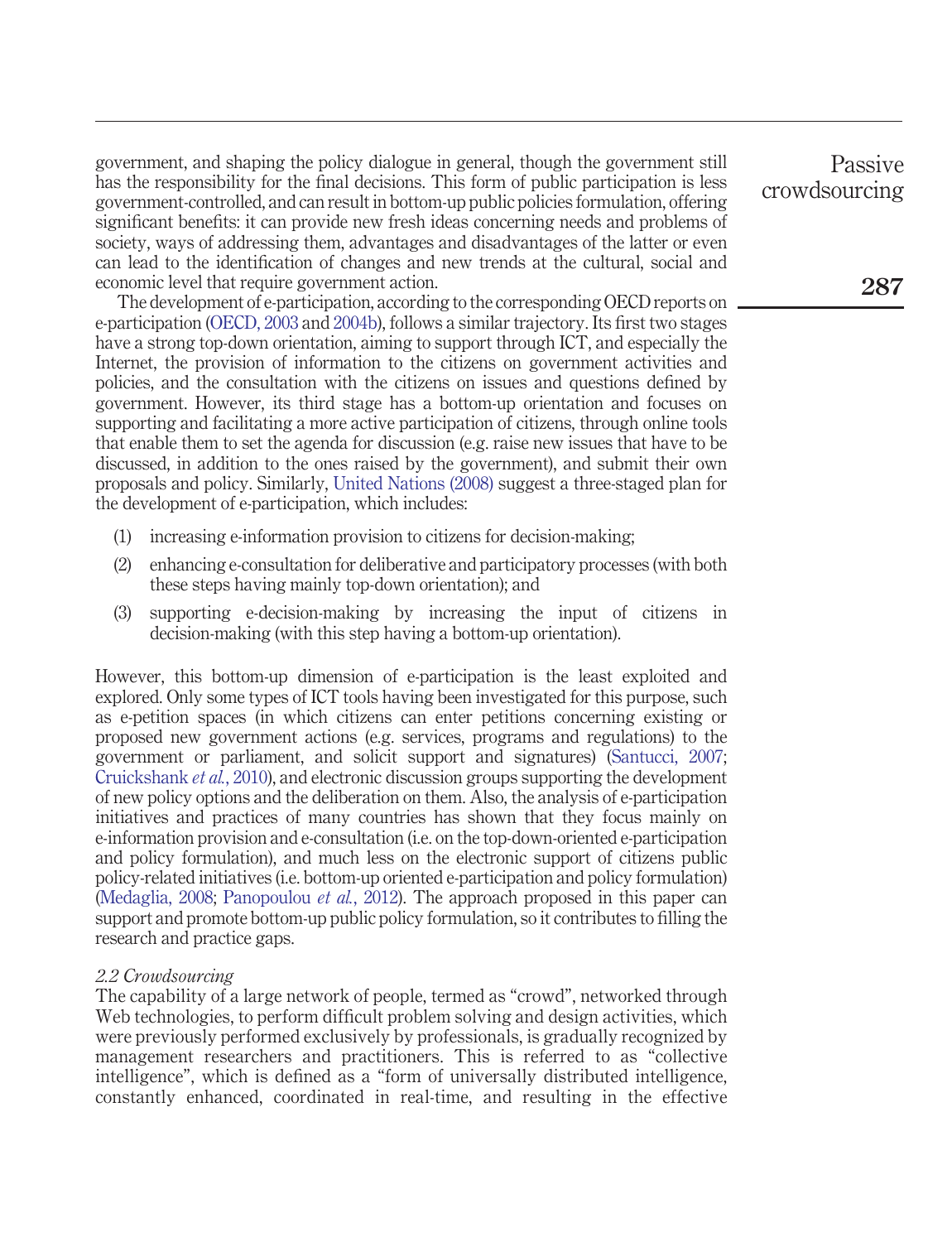TG 8,2

**288**

mobilization of skills" (Levy, 1997). These ideas lead to the emergence of crowdsourcing, which is defined as "the act of a company or institution taking a function once performed by employees and outsourcing it to an undefined (and generally large) network of people in the form of an open call" (Howe, 2006) or as "a new Web-based business model that harnesses the creative solutions of a distributed network of individuals" to exploit "collective wisdom" and mine fresh ideas from large numbers of individuals (Brabham, 2008). While the use of the collective intelligence of a large group of people to help solve problems is an approach that has been used for long time (Surowiecki, 2004, Howe 2008), it is only recently that businesses and other entities have started increasingly turning to crowdsourcing as a means of obtaining external expertise, accessing the collective wisdom and creativity resident in the virtual crowd. Brabham (2008) analyzes several cases of crowd wisdom at work, which result in successful solutions emerging from a large body of solvers and concludes that "under the right circumstances, groups are remarkably intelligent, and are often smarter than the smartest people in them", due to the diversity of opinion, independence, decentralization and aggregation that characterize such a crowd.

Crowdsourcing started being applied initially in the creative and design industries, and then it expanded into other industries, for solving both mundane and highly complex tasks. It gradually becomes a useful method for attracting an interested motivated group of individuals, which can provide solutions superior in quality and quantity to those produced by highly knowledgeable professionals. Such a crowd can solve scientific problems that big corporate R&D groups cannot solve, outperform in-house experienced geophysicists of mining companies, design original t-shirts resulting in very high sales, and produce highly successful commercials and fresh stock photography against a strong competition from professional firms (Surowiecki, 2004, Howe, 2006, 2008, Brabham, 2008, 2012). These success stories indicate that the crowd, at least in some design and problem-solving activities and under appropriate circumstances, can outperform the traditional industry faster and cheaper. This can result in a paradigm shift and new design and problem solving practices in many industries.

There is a growing information systems (IS)- and business-related research on crowdsourcing (it is reviewed by Pedersen *et al.* (2013) and Tarrell *et al.* (2013)). Initially, it focused on analyzing successful case studies, while later it started generalizing, based on the experience of multiple cases, to identify patterns and trends in this area and also to develop effective crowdsourcing practices. A typical example in this direction is the study by Brabham (2012), which, based on the analysis of several case studies, identifies four dominant crowdsourcing approaches:

- (1) the knowledge discovery and management approach (i.e. an organization tasks crowd with finding and reporting information and knowledge on a particular topic);
- (2) the broadcast search approach (i.e. an organization tries to find somebody who has experience with solving a rather narrow and rare empirical problem);
- (3) the peer-vetted creative production approach (i.e. an organization tasks crowd with creating and selecting creative ideas); and
- (4) the distributed human intelligence tasking (i.e. an organization tasks crowd with analyzing large amounts of information).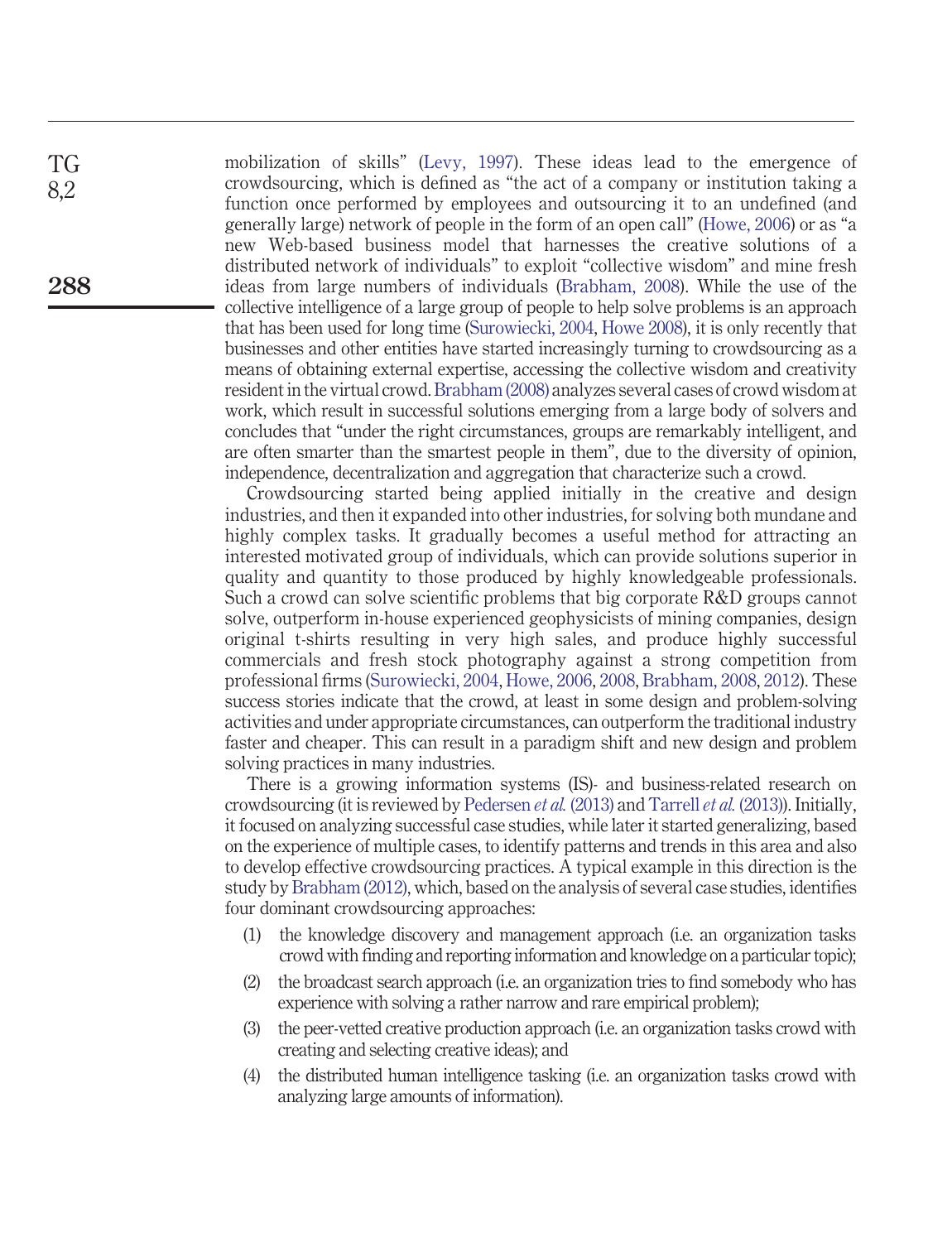Hetmank (2013), based on a review of crowdsourcing literature, identifies a basic process model of it, which consists of ten activities: define task, set time period, state reward, recruit participants, assign tasks, accept crowd contributions, combine submissions, select solution, evaluate submissions and grant rewards. Also, he identifies a basic pattern with respect to crowdsourcing IS structure, which includes four main components performing user management (providing capabilities for user registration, user evaluation, user group formation and coordination), task management (providing capabilities for task design and assignment), contribution management (providing capabilities for contributions evaluation and selection) and workflow management (providing capabilities for defining and managing workflows). Furthermore, there are some studies that attempt to generalize the experience gained from successful applications of crowdsourcing ideas to develop effective practices for crowdsourcing and motivating individuals to participate (Brabham, 2009; Stewart *et al.*, 2009).

Though crowdsourcing ideas have been applied initially in the private sector, it is interesting and useful to investigate their applicability in the public sector. There are some first studies concluding that government organizations can apply these ideas, and perform "citizen-sourcing" for collecting information on citizens' needs and for the solution of difficult problems (Torres, 2007; Chun *et al.*, 2010; Hilgers and Ihl, 2010; Nam, 2012). According to Nam (2012), traditionally government agencies provide services to citizens, who consume them without questioning about them or taking part in decisions that lead to their design and provision; social media can drive and facilitate new paradigms of government services design based on citizen-sourcing, in which citizens' roles change and become more active, so that government becomes a consumer to whom citizens provide information and knowledge (concerning their needs and the required public services' content, form and provision).

This paper makes a contribution in this direction, developing a novel e-participation approach based on the application of crowdsourcing ideas by government agencies in a "passive" manner. It is based on search for content on a domain of government activity or a public policy under formulation, which has been created in numerous predefined Web 2.0 sources (e.g. blogs and microblogs, news sharing sites, online forums, etc.) by citizens freely, without any initiation, stimulation or moderation through government postings, so it constitutes a "passive crowdsourcing" (in contrast to the "active crowdsourcing" that characterizes the previous generations of e-participation, in which government agencies are more active, posing to the citizens particular questions or discussion topics). Based on the advanced processing and analysis of this content, some conclusions on the needs, issues, opinions, proposals and arguments of citizens on this domain of government activity or public policy under formulation can be drawn. This passive crowdsourcing can be combined with active crowdsourcing, as the former can provide a basis for the better and more efficient application of the latter: it can provide a basis for a subsequent "open call" (i.e. active crowdsourcing), having the form of postings to various social media that solicit citizens' interactions (e.g. likes/dislikes) or comments (e.g. remarks, opinions, positions and proposals) on more specific topics and questions, which are based on the findings of the passive crowdsourcing.

### **3. Research methodology**

To develop and elaborate this government passive crowdsourcing approach, through the development of an application process model and supporting ICT infrastructure, we

Passive crowdsourcing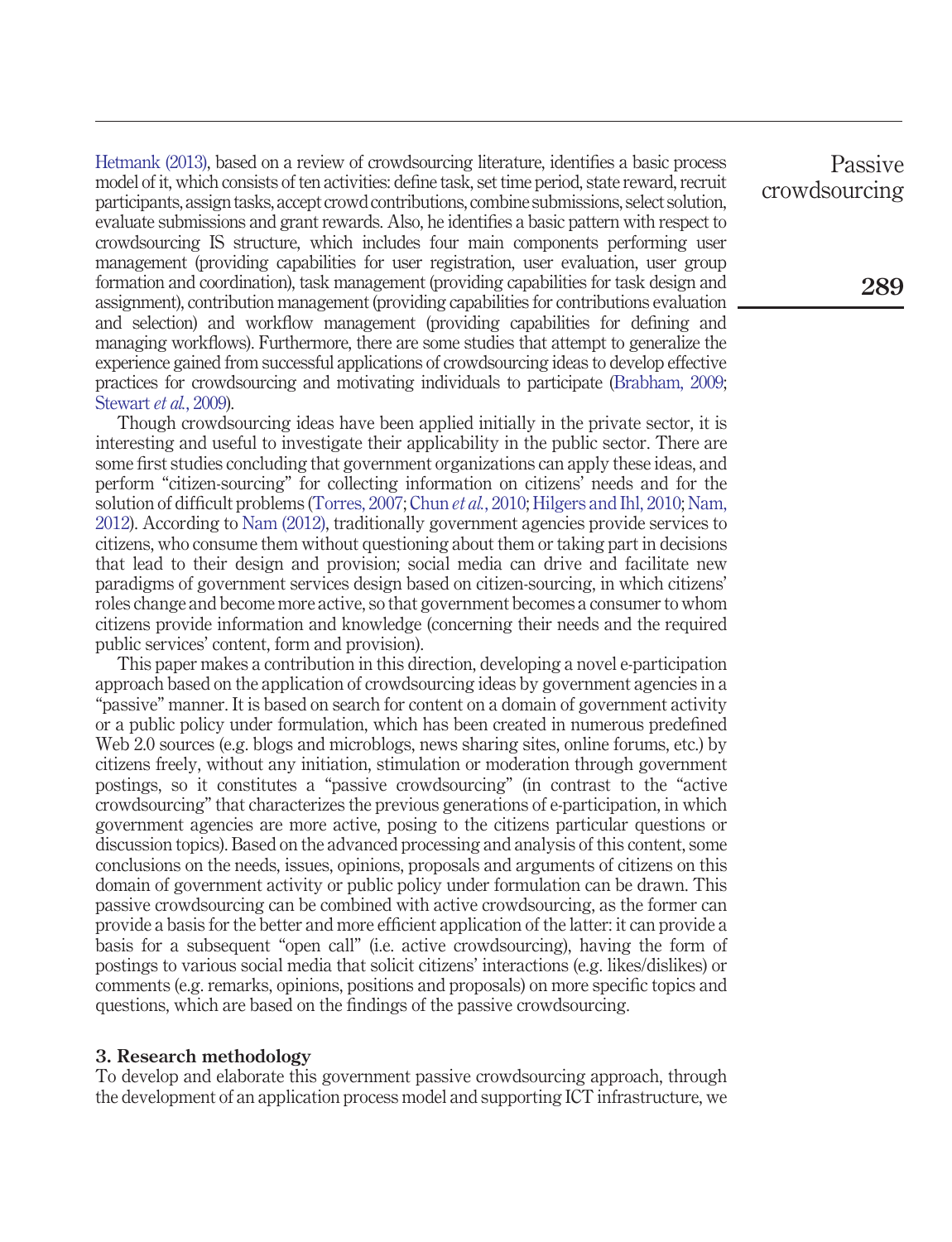cooperated with potential users experienced in the design of public policies in the countries of the three user partners of the NOMAD project (Austria, Greece and UK), using a combination of different quantitative and qualitative techniques. In particular, the research methodology we adopted for this purpose consisted of the following steps:

- Initially four application scenarios of this approach were developed by the user partners of the NOMAD project (Greek Parliament, Austrian Parliament, European Academy of Allergy and Clinical Immunology). Each application scenario constitutes a detailed realistic example of how this passive crowdsourcing concept could be applied for supporting the formulation of a particular public policy, and describes how various types of users involved in this might use the supporting ICT platform. The topics of these application scenarios were selected so that, on one hand, they reflect current debates and interests of the user partners, and, on the other hand, they cover quite different and diverse policy domains. In particular, the four application scenarios were:
	- "Effective changes in Greek Labor Law, and their direct impact on social security and employment" (Greek Parliament);
	- "European policies on the treatment of allergy and declaration of immunotherapy as an effective treatment for the disease" (European Academy of Allergy and Clinical Immunology);
	- "The Greek strategy for energy planning" (Greek Parliament); and
	- "Information management and involvement of civil society within the legislative process" (Austrian Parliament).

These application scenarios will be used in the next phases of the project as basis for the design of corresponding pilot applications of the proposed passive crowdsourcing approach, which will be implemented by the corresponding user partners (using the process model and the ICT platform described in the following sections) and then evaluated.

- (2) A questionnaire was distributed electronically to a sample population of potential users. The questionnaire was structured in four sections of questions referring, respectively, to:
	- respondent's personal information;
	- general citizens' participation information (in his/her organization);
	- current use of social media in policymaking processes; and
	- specific requirements and NOMAD general assessment.
	- The responses were analyzed statistically (the results can be found in the Deliverable D2.2 "Report on User Requirements" of the NOMAD project).
- (3) Organization of focus groups and workshops with the participation of potential users. This allowed in-depth discussion among people experienced in the design of public policies, with different backgrounds and mentalities, about this new concept, ways and processes of its practical application, required ICT functionalities and at the same time possible problems and barriers.
- (4) Organization of in-depth interviews based of a series of fixed questions concerning attitudes towards this new concept, and ideas concerning its particular application.

**290**

TG 8,2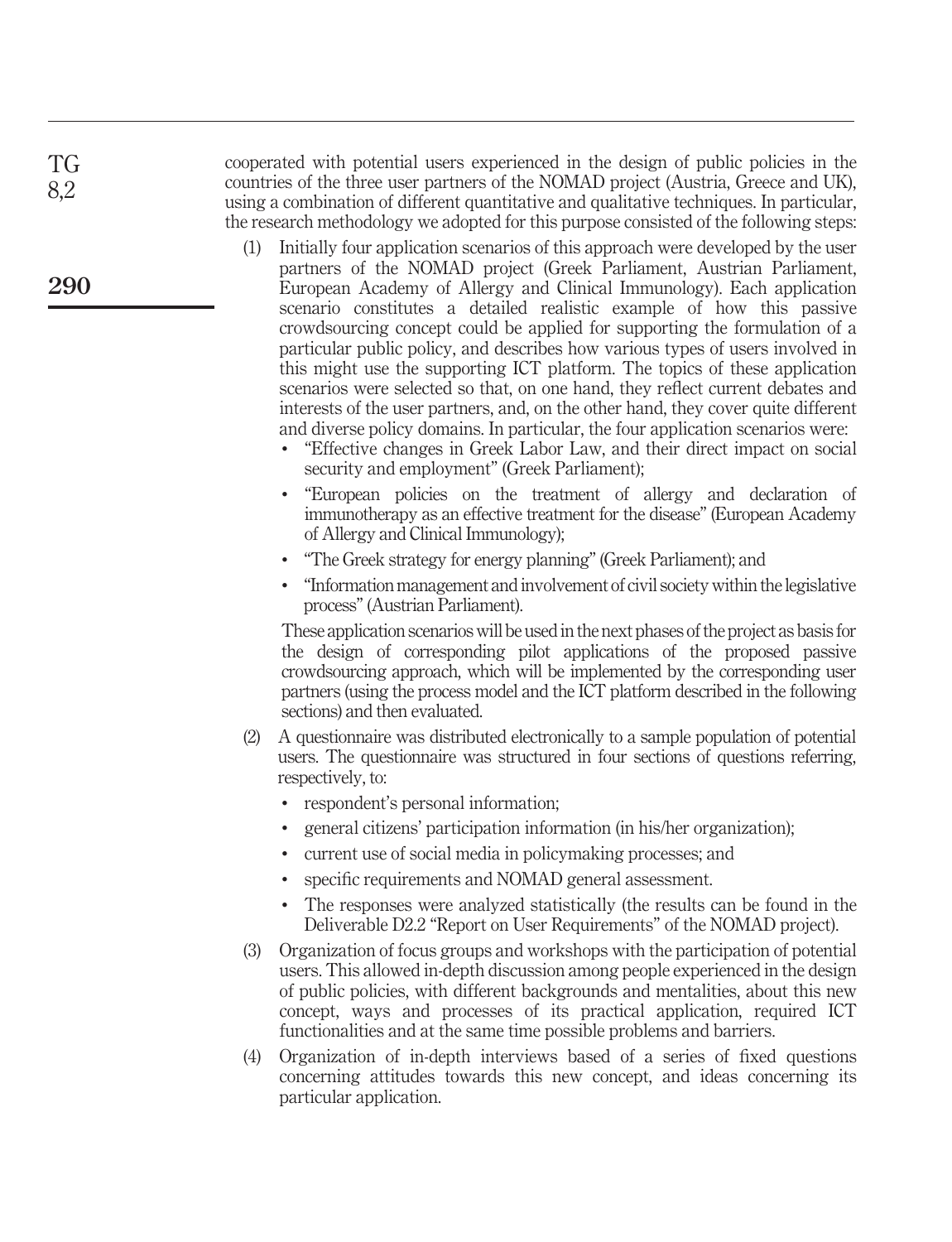(5) A review of similar systems, which offer at least a part of the functionalities that our ICT platform is going to offer.

In the above activities participated a mix of different types of actors involved in public policymaking: government decision-makers, policy advisors, governmental agencies employees of various hierarchical levels, representatives of non-governmental organizations and trade unions, communication as well as technology experts. This cooperative approach allowed us to develop and elaborate this idea of a passive crowdsourcing for supporting public policymaking, specify realistically how it might practically work and also collect attitudes, needs and requirements from a wide range of potential users and understand their motives and expectations.

Based on the above application scenarios developed by the user partners of the project (Step 1), the remarks on them expressed by the participants in the focus group discussions, workshops (Step 3), in-depth interviews (Step 4) and also the results from processing the responses to the Section 4 of the questionnaire (Step 2), the application process model presented in Section 5 was developed. Then based on it, and taking also into account the functionality requirements obtained from Steps 2, 3 and 4, and also the functionalities offered by similar systems (Step 5), the functional architecture of the supporting ICT platform presented in Section 6 was developed.

### **4. Approach description**

The proposed approach enables government policymakers to exploit the extensive political content created in multiple Web 2.0 sources (e.g. blogs and microblogs, news sharing sites, online forums) by citizens on many policy-related topics, for gaining a first understanding of the needs, issues, opinions, proposals and arguments of them with respect to a particular domain of government activity (e.g. education) or a particular government policy (e.g. a proposed new education policy); this can be used then as a guide for proceeding to more active communicative actions, such as soliciting citizens' feedback and contributions on more specific questions, positions or proposals (e.g. defined through postings in government accounts in various social media, or in official government e-participation websites). This can be done through the four stages cycle shown in Figure 1, which enables government policymakers to effectively LISTEN and monitor what citizens say in social media concerning a domain of government activity or a government policy, ANALYZE those conversations and get the main stakeholders' positions and opinions, RECEIVE the results of this analysis displayed properly for an effective use and exploitation, and finally ACT on this information by proceeding to relevant postings to various social media or official government e-participation websites. This cycle can be performed several times, until a sufficiently complete and detailed picture is formulated about citizens' needs, issues,





Passive crowdsourcing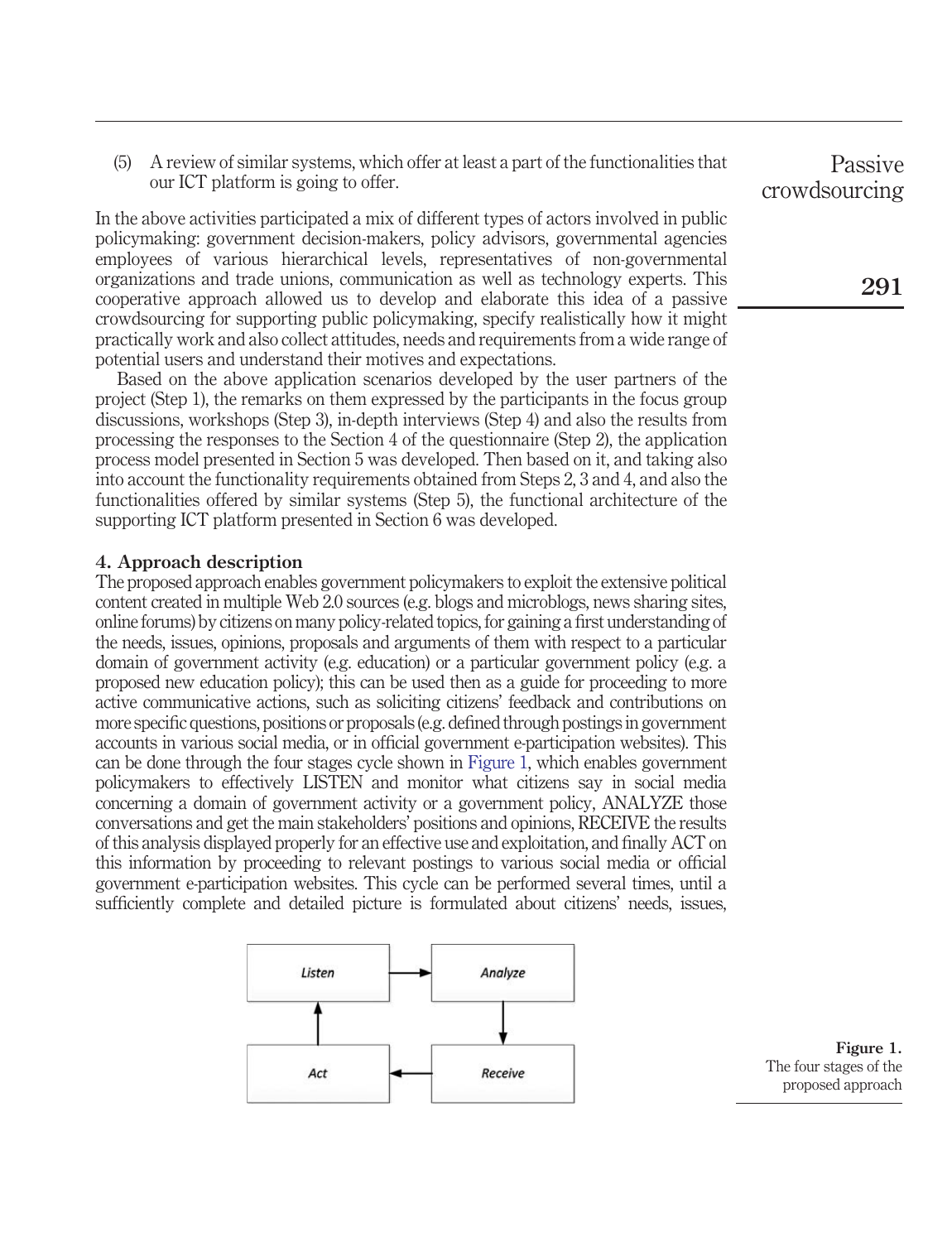opinions, proposals and arguments, in any of the stages of the policymaking cycle (agenda setting, policy analysis, policy formulation, policy implementation, monitoring and evaluation, according to OECD, 2003, 2004a, 2004b).

In particular, the first stage, called LISTEN, includes listening and monitoring what people say, what their needs, opinions, concerns, positions and proposals are on a topic (e.g. a domain of government activity or a public policy under formulation) defined by the policymaker. For this purpose a "focused crawler" is used, that is, a program which browses the Web in an automated, organized fashion, and retrieves solely content that is relevant to this topic from a variety of predefined sources (that often host discussions on this topic, selected by the user (government policymaker) based on his/her previous knowledge and experience), such as blogs, micro-blogging sites, social networking platforms, discussion forums, comment-enabled news websites, corporate or video sharing sites etc.

The second stage, called ANALYZE, includes advanced processing and analysis of the retrieved content, from which are identified relevant citizens' needs, opinions, concerns and proposals, and other information hidden within the citizens' conversations. As the majority of this content is in textual form, the processes of this stage will mainly make use of linguistic processing techniques (for a review of them see Maragoudakis *et al.* (2011)). In particular, each content unit retrieved by the crawler will go through a series of automated processing steps:

- *Language detection*, which will recognize the language used in it.
- *Opinion and argument extraction*, using appropriate semantic similarity measures and inference mechanisms that will allow the identification of elements of the analyzed content that are pertinent to the particular domain or policy.
- *Sentiment analysis*, using smart sentiment classifiers that recognize the polarity (positive, neutral or negative) of the elements identified above.
- *Argument summarization*, using appropriate algorithms for generating qualitative information about opposing arguments, in the form of anonymity-preserving and automatically-generated summaries.

The third stage, receive, aims to present to the end user (policymaker) the knowledge acquired from the previous stages in a complete, coherent and usable manner. The platform will provide an aggregated view of the results of the processing, their polarity, their association with policy concepts and statements, and also statistical indications of their significance and impact.With the use of visual analytics (Wong and Thomas, 2004;Thomas and Cook, 2005; Keim *et al.*, 2010) all these results will be visualized, so that policymakers can easily understand them with minimal cognitive effort (e.g. in a familiar word cloud form), which is quite important due to the high information overload the policymakers usually experience.

The three stages perform a "passive crowdsourcing", in which the policymaker collects and analyses content that has been created without his/her stimulation, intervention or moderation. In the fourth stage, ACT, the policymaker uses the needs, issues, opinions, proposals and arguments of citizens identified in the previous stage to formulate more specific questions, positions or proposals about the particular policy and then solicit citizens' feedback and contributions on them. This is going to be achieved through "active crowdsourcing", i.e. by making relevant stimulating postings to various social media (e.g. blogs, Twitter, Facebook, YouTube, etc.), and also to official government e-participation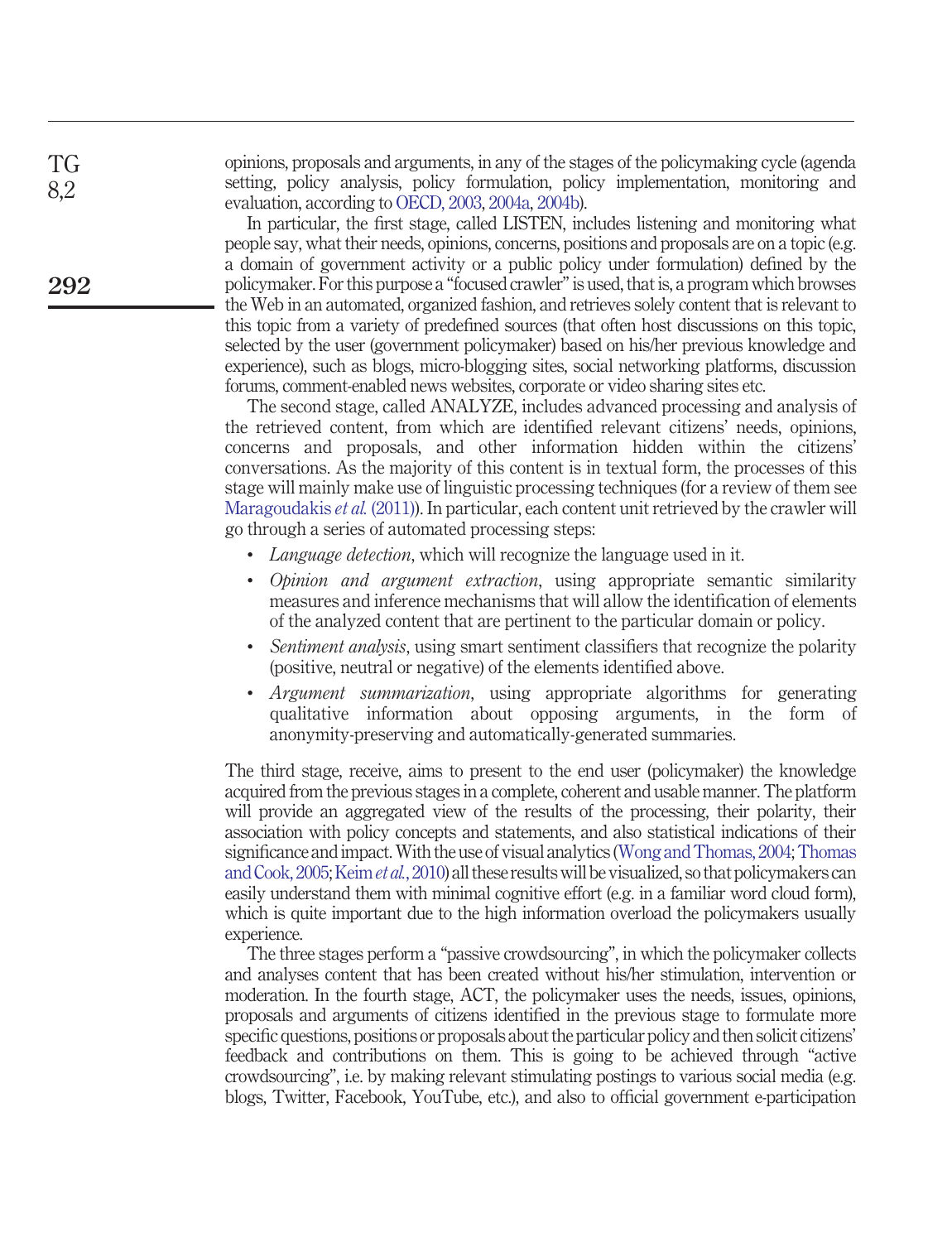websites; this can be further improved if there are links between the former and the latter postings, so that citizens participating in these social media discussions can easily move and participate in the official e-participation websites' discussions and vice versa.

Therefore, the proposed "passive crowdsourcing" approach does not replace the previous "active crowdsourcing" approaches, but can be combined with them to support them and increase their efficiency and effectiveness. In general, this third generation of e-participation does not aim to replace the first one (based on the official government e-participation websites) and the second one (based on social media), which have been outlined in the Introduction, but can be perfectly combined with them, as shown schematically in Figure 2, leading to a powerful combination of e-participation actions.

#### **5. Application process model**

In close cooperation with potential users experienced in the design of public policies, as explained in more detail in Section 3 describing our research methodology, we examined how the passive crowdsourcing concept can be practically applied, and what it the most appropriate process model for its application. There was wide agreement that since the domains of government activity and the public policies for them are quite complex and multi-dimensional entities, it is not possible to search for content on them using just a small number of keywords. So it was concluded that the best solution for addressing this complexity is to develop a model of the specific domain, for which a policy is intended, which will consist of the main terms of it and the relations among them (a kind of "structured thesaurus" of this domain). An example of such a domain model for the energy domain, which has been developed based on the documents of the "Greek Strategy for Energy Planning", is shown below in Figure 3.

Based on such a domain model, we can then build a policy model, by adding to the nodes of the former: the "policy statements" (i.e. the specific policy objectives and actions/interventions that a policy includes) and also positive and negative arguments in favour or against them, respectively. An example of such a policy model for the energy domain is shown in Figure 4 (including three policy objectives, one concerning the whole national energy planning, and two concerning the renewable energy sources, six positive arguments and nine negative ones).

These two models (domain and policy) will be used for searching for and retrieving relevant content concerning the main terms of a domain, or the policy statements and the arguments of a policy. This search has to be performed at regular time intervals to keep the retrieved content updated, and the results will be stored in a content database, and then undergo the advanced processing mentioned in the previous section (ANALYZE stage).



**Figure 2.** Combination of the proposed approach with previous e-participation approaches

### Passive crowdsourcing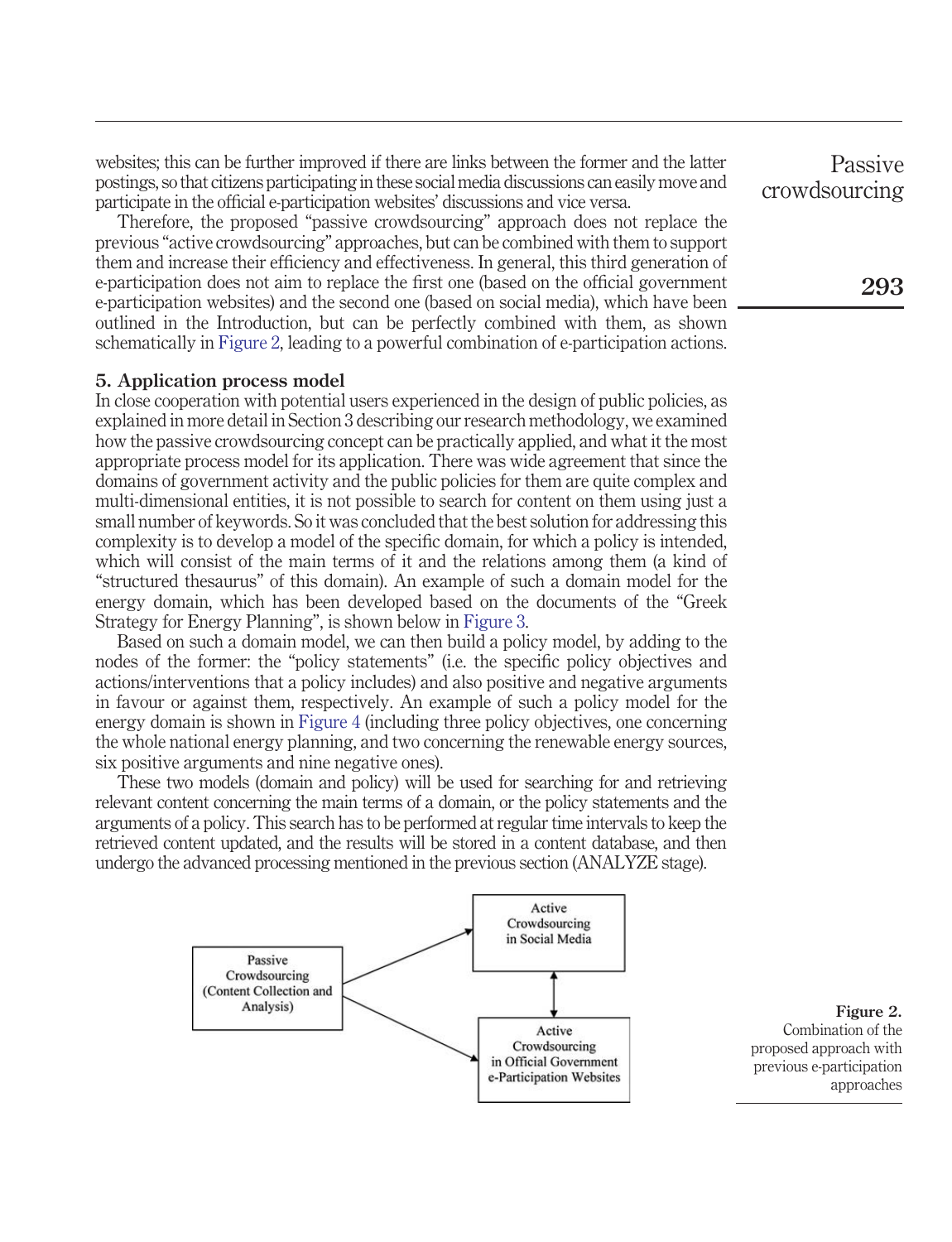

The authorized policymakers will have the capability at any time to explore the results of this advanced processing and view a visualization of the most frequently mentioned terms – topics with respect to a particular domain or policy model (e.g. in a tag cloud form). Also, most of the potential users we interviewed mentioned that it is important to view citizens' sentiment with respect to these frequently mentioned terms – topics (whether they regard each of them as positive, negative or neutral) or even with respect to the individual policy statements and arguments of a policy model. However, our interviewees noted that all the above (i.e. frequently mentioned terms – topics and sentiments) may differ significantly between different citizens groups (e.g. between age, gender, education and region groups), so policymakers should have the capability to view them for particular citizens' groups or to view comparisons between different citizens' groups. Furthermore, because public stance changes rapidly, it was mentioned that policymakers should have the capability to view all the information for particular user-defined time periods, or to compare between different time periods, while future forecasts of them would be quite useful.

Therefore, a model of the process to be followed by government agencies for the practical application of this passive crowdsourcing approach consists of the following nine activities:

- (1) Development of a domain model.
- (2) Development of a policy model.
- (3) Definition of Web 2.0 content sources.
- (4) Search of these content sources at regular time intervals.
- (5) Process retrieved content.
- (6) Policymaker views polarized tag clouds with the most frequently mentioned terms – topics with respect to a particular domain or policy model and the corresponding sentiments for a predefined time period.
- (7) Policymaker views the sentiments with respect to the individual policy statements and arguments of a policy model.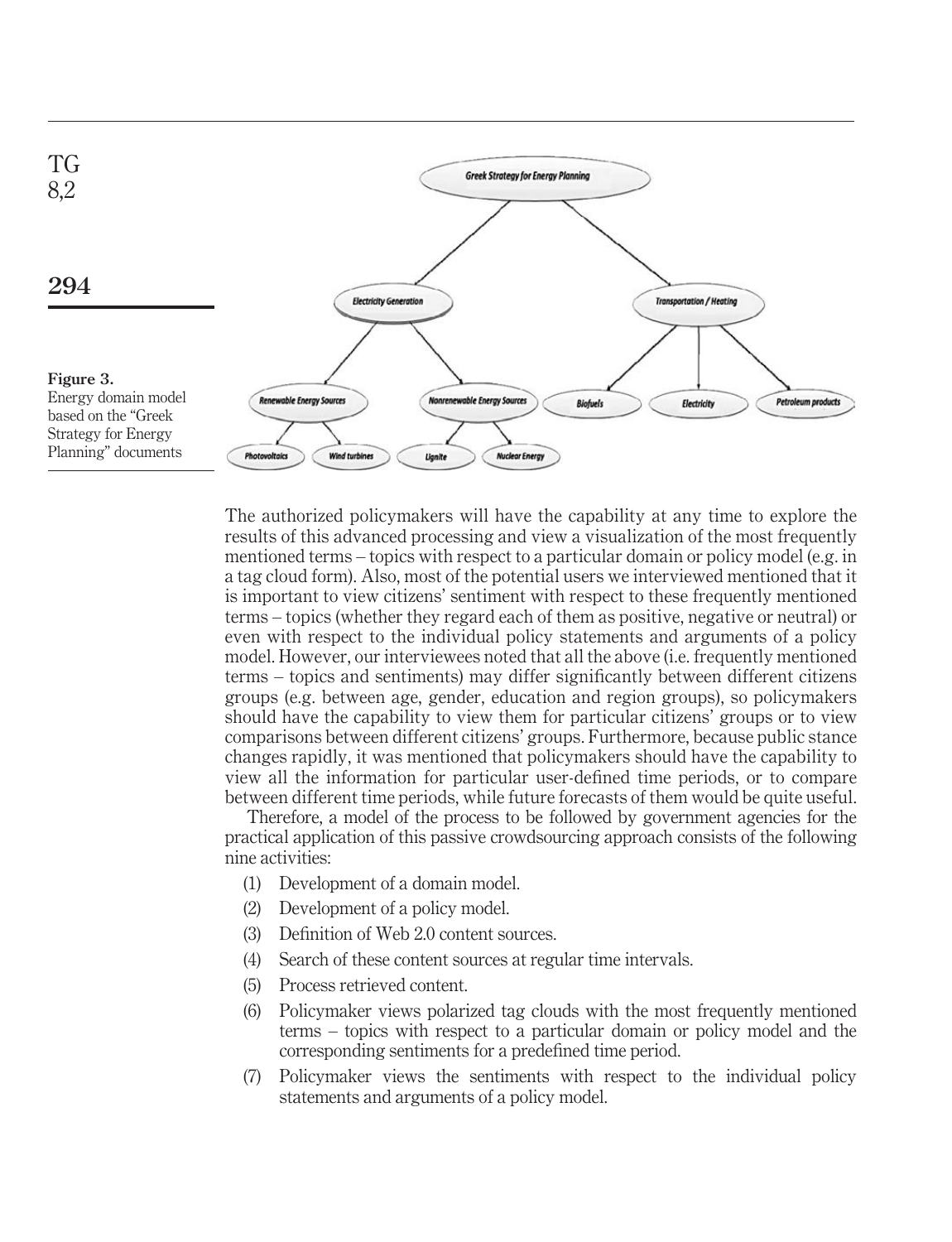

- (8) Policymaker views the above for particular citizens' groups, and then makes comparisons between different citizens' groups or with other time periods.
- (9) Policymaker views short-term future forecasts of the above.

We remark that this application process model of the passive crowdsourcing is quite different from the one of the active crowdsourcing identified by Hetmank (2013), which has been outlined in Section 2.2.

Finally, we identified four roles which are required for this application process model:

(1) *Domain models author*: This role will create domain models and also modify existing ones.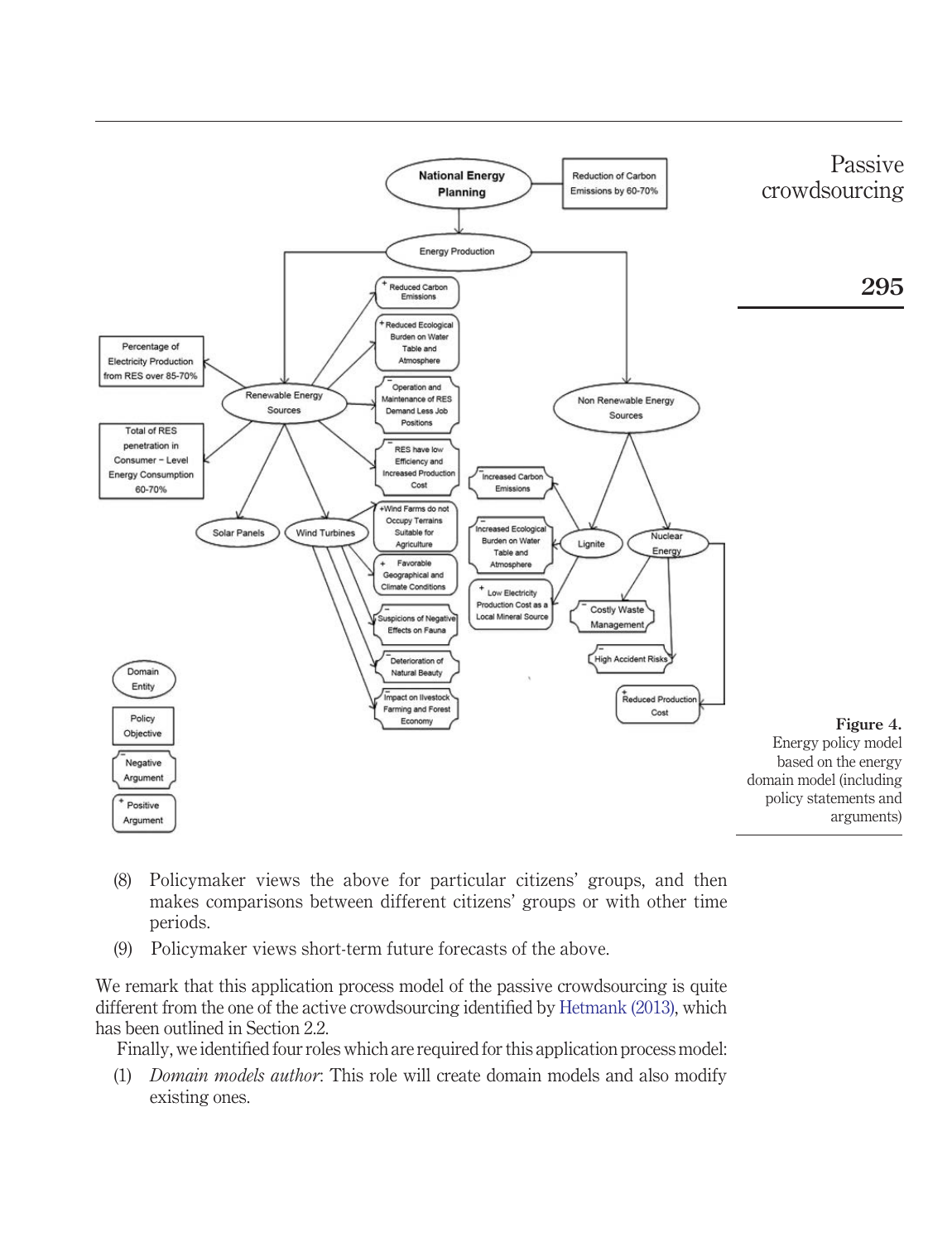| (2) <i>Policy models author</i> : This role will create policy models based on existing |
|-----------------------------------------------------------------------------------------|
| domain models (i.e. add to their nodes policy statements and argumentations)            |
| and also modify existing ones.                                                          |

- (3) *End user/policymaker*: This role will view the results of processing the content retrieved from the Web 2.0 sources in all the abovementioned forms.
- (4) *Platform administrator*: This role will have full access to all platform functionalities, monitor platform operation, manage the set of users accessing the platform and their access rights to the offered services and functionalities.

### **6. Platform functional architecture**

Based on the application process model, we proceeded to the design of the functional architecture of an ICT platform that supports the application of this approach. In particular, we defined, in more detail, the functionality to be provided to each of the above four roles:

(1) Domain models author:

TG 8,2

- Creation of new domain models (i.e. definition of main terms of the domain and of the relations among them).
- Modification of existing domain models.
- Import of external domain models (e.g. having the form of ontology files in OWL).
- Export of domain models (e.g. in the form of ontology files in OWL).
- (2) Policy models author:
	- Access to domain models.
	- Creation of new policy models (using existing domain models by adding to their nodes policy statements and arguments).
	- Modification of existing policy models.
	- Import of external policy models (e.g. having the form of ontology files in OWL).
	- Export of policy models (e.g. in the form of ontology files in OWL).
- (3) End user/Policymaker:
	- View the most frequently mentioned terms topics with respect to a particular domain or policy model for a predefined time period, citizens' group and sources subset (see Figure 5 for a first design of the corresponding screen).
	- View sentiment for these terms topics.
	- View sentiment for each policy statement and argument of a particular model.
	- View differentiations of the above over time.
	- View differentiations of the above across citizens' groups.
	- View differentiations of the above across sources subsets.
	- View short-term future projections of the above.
- (4) Platform administrator:
	- Users and roles management.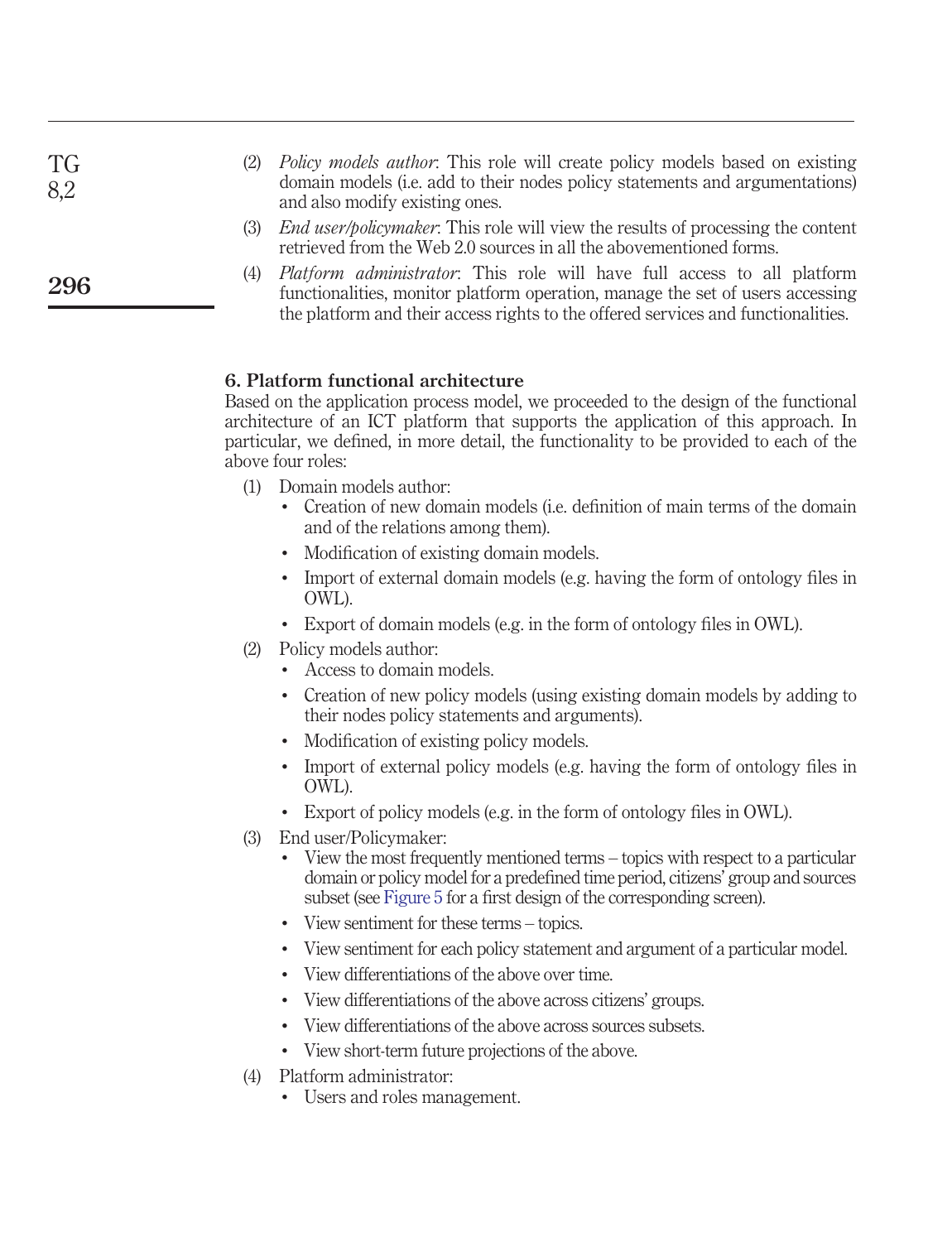

- Domain and policy roles management.
- Monitoring and administration of all platform services.

### **7. Platform technological architecture**

Based on the functional architecture of the platform, its technological architecture was designed. The objective of this design was to provide this functionality with an acceptable response time. Because this could not be achieved through online retrieval of content from the multiple and heterogeneous predefined sources (e.g. numerous blogs, news websites, Facebook, You Tube and Twitter accounts) and processing of it at the time a user initiates a search, the only solution was to perform a scan of the predefined sources at some regular time intervals (e.g. every six hours) to retrieve new content to store it in a database and then process it. Whenever the user performs a search, the results will be produced in a very short time, using this database. This separation between sources scanning and content processing, on one hand, and users searches processing, on the other, allows a low response time, and at the same time, sufficiently "fresh" content for policymakers (i.e. allows addressing these two conflicting requirements).

The aforementioned design leads to a three-layered technological architecture of the platform, which consists of a storage layer, a processing layer and a presentation layer, as shown in Figure 6. Each of them includes a number of components, performing different tasks, which act as services coordinated by an orchestration component.

In particular, the *data storage layer* includes the repositories where the raw and processed content is stored: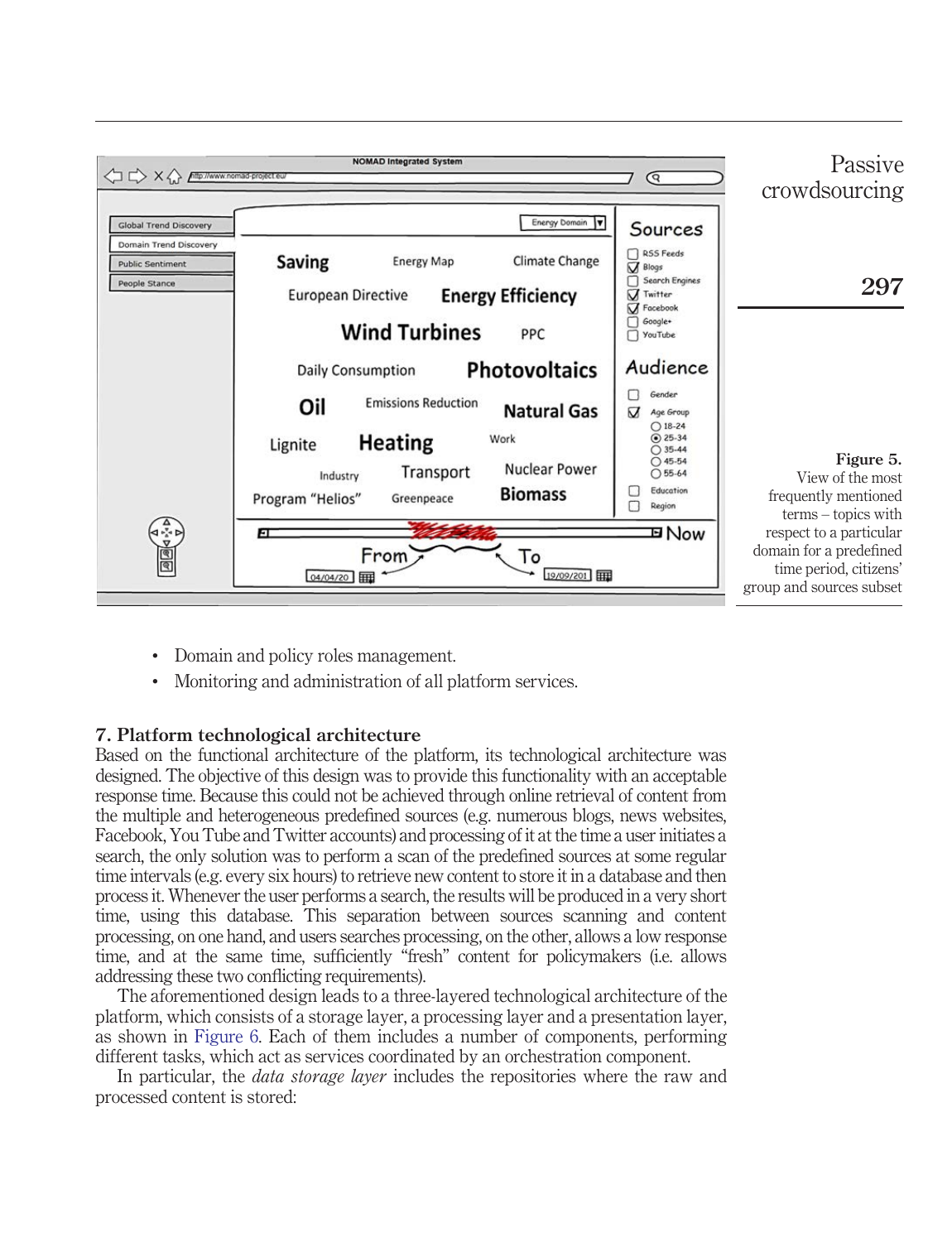

- The *content repository*: It stores the raw content retrieved from the Web 2.0 sources, the cleaned content derived from the raw data, the content uploaded by users and the results of the linguistic analysis associated with each content unit.
- The *model repository*: It stores in a structured form the domain and policy models entered by users with domain expert and policy advisor roles.
- The *metadata repository*: It stores the metadata retrieved or calculated for our sources.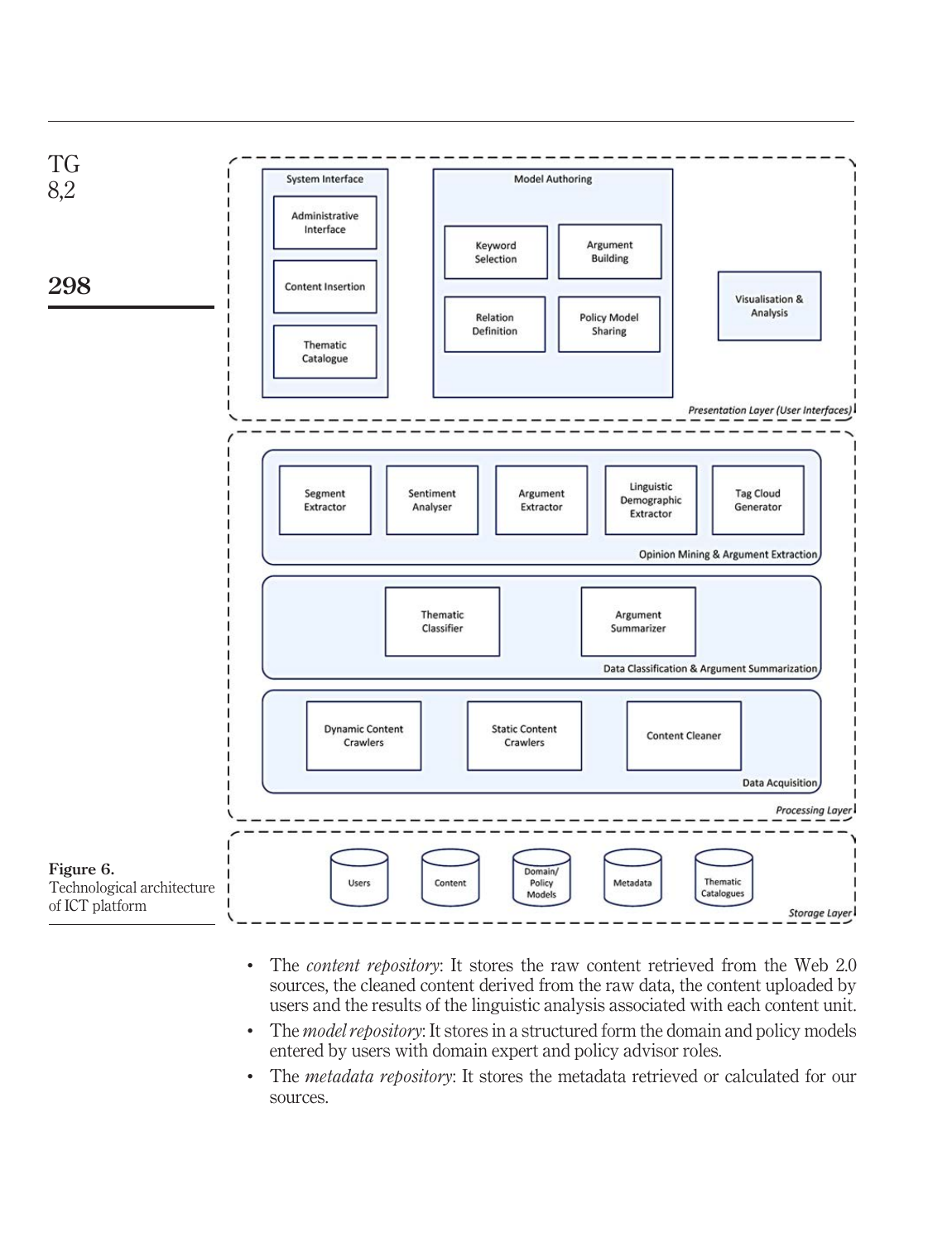| Passive<br>crowdsourcing | The <i>thematic catalogues</i> : It stores a representation of the thematic categories used<br>by the platform to characterize each content unit.<br>The <i>users repository</i> : It contains information about the roles and the users of the<br>platform. | $\bullet$<br>$\bullet$ |
|--------------------------|--------------------------------------------------------------------------------------------------------------------------------------------------------------------------------------------------------------------------------------------------------------|------------------------|
| 299                      | The <i>processing layer</i> includes all the components that retrieve and process the content<br>from the predefined sources, which are organized in three sub-layers:                                                                                       |                        |

- (1) The *data acquisition layer*, which includes the crawling components for fetching content from the sources, using their APIs, as well as the modules responsible for cleaning the fetched content and obtaining the actual textual information from it (static content crawlers, dynamic content crawlers and content cleaner).
- (2) The *data classification and argument summarization layer*, which includes the thematic classifier, which processes the available content and associates it with one or more of the defined thematic categories in the thematic catalogues and the result summarizer, which processes the available results and provides a summarization that allows their presentation in a condensed manner.
- (3) The *argument extraction and opinion mining layer*, which includes all the components that process the available content and extract segments, arguments and sentiments (segment extractor, argument extractor, sentiment analyzer, linguistic demographic extractor and tag cloud generator).

The *presentation layer* includes all the components that either require input from the user or present to him/her the results:

- The *thematic catalogue* interface, for entering or updating the available thematic categories and also terms associated with each category.
- The *keyword selection* interface, which allows entering keywords/terms for creating domain models.
- The *relation definition* interface, which allows the user to introduce relations between the above keywords/terms for the definition of domain models.
- The *argument building* interface, which allows the user to insert in natural language statements and arguments supporting or objecting to policy statements of policy models.
- The *policy model-sharing* interface, which provides a catalogue of the policy models created by the user and allows defining them as visible to others.
- The *admin interface*, which provides the means to an administrator to manage the configurable aspects of the system.
- The *visualization and analysis module*, which utilizes the results of the processing layer to provide the user with a view of domain and policy models, and also various visualizations of the results of users searches, enabling also the selection of sources, demographic characteristics and time periods.

We remark that the structure and the components of this passive crowdsourcing ICT platform are quite different from the ones of the active crowdsourcing IS identified by Hetmank (2013), which have been outlined in Section 2.2.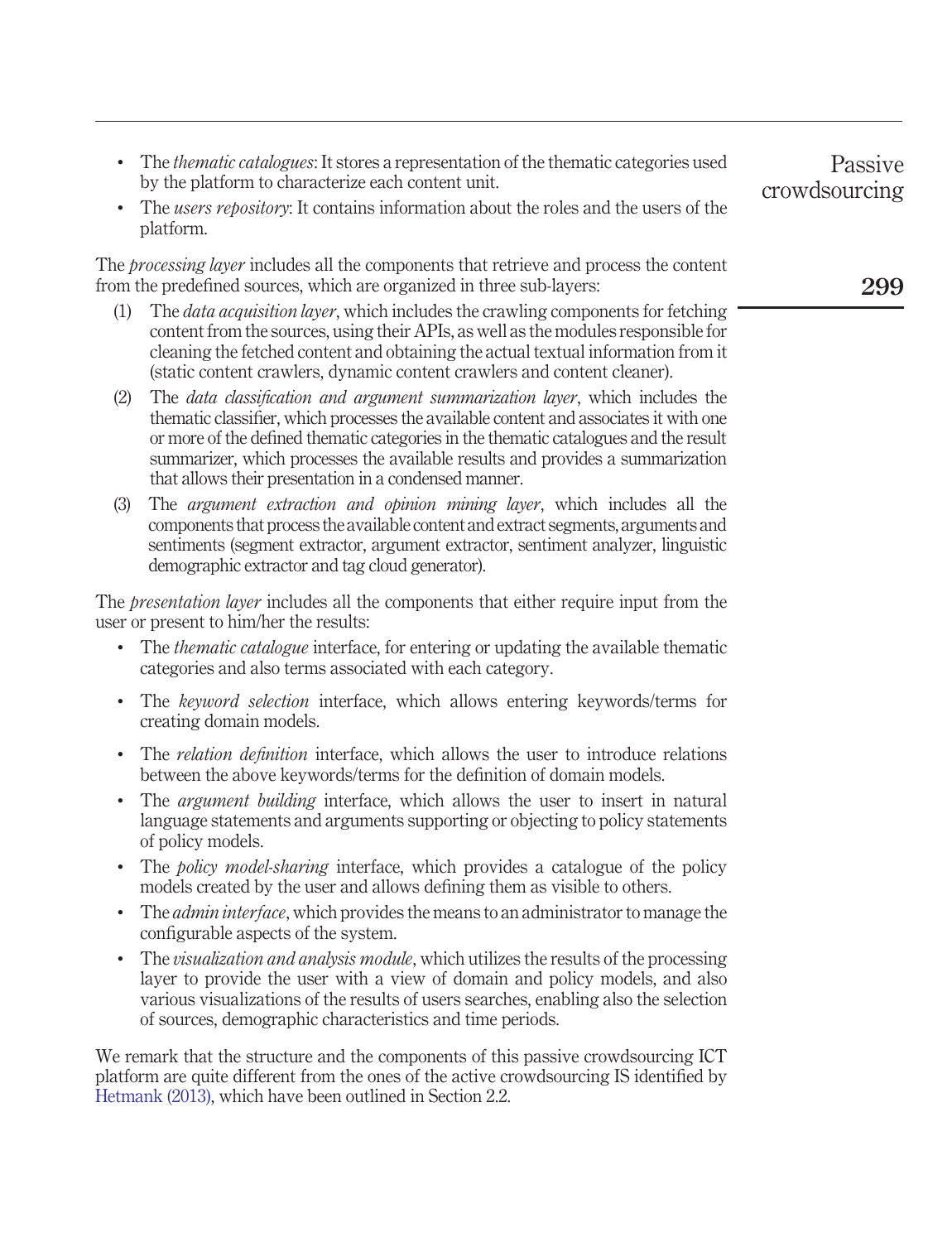TG 8,2

**300**

The domain and policy-modeling components of the presentation layer (thematic catalogue, keyword selection, relation definition, argument building and policy model-sharing interfaces) will be based on the ELEON Ontology Authoring and Enrichment Environment [\(www.iit.demokritos.gr/](http://www.iit.demokritos.gr/~eleon)~eleon), developed by the National Center for Scientific Research "Demokritos", which participates as a partner in the NOMAD project. It supports editing ontologies and relating such ontologies with linguistic resources that can be used to extract structured ontological information from text, and also supports the author with a number of innovative methods for ontology checking (Bilidas *et al.*, 2007) and auto-completion (Konstantopoulos *et al.*, 2011). The sentiment analyzer will be based on existing tools developed by "Demokritos" as well, which use algorithms that take into account various intricacies of the language forms commonly used in the context of user-generated Web content, such as metaphors, nuances, irony, etc. (for more details see Rentoumi *et al.* (2009) and Rentoumi *et al.* (2010)). For the summarization task, the "n-gram graph framework" (Giannakopoulos *et al.*, 2008; Giannakopoulos and Karkaletsis, 2009) will be used, which is a statistical, domain agnostic and language-independent framework that allows the analysis of texts as character n-gram graphs.

### **8. Conclusions**

The previous sections have developed a novel approach to e-participation, which is based on the exploitation of Web 2.0 social media by government agencies, in a quite different way from the previous e-participation approaches, for conducting "passive crowdsourcing". It is based on the search by government agencies for content on a domain of government activity or on a public policy under formulation, which has been created in numerous predefined Web 2.0 sources (e.g. blogs and micro-blogs, news sharing sites, online forums, etc.) by citizens freely, without any initiation, stimulation or moderation through government postings. This content is retrieved and stored, and then undergoes advanced processing using various linguistic processing techniques to extract from it needs, issues, opinions, proposals and arguments raised by citizens, identify their sentiments (positive or negative) and finally summarize and visualize them, in a way that is easily understandable by government policymakers with minimal cognitive effort. The proposed approach allows the exploitation of the vast amount of user-generated political content created continuously in numerous Web 2.0 social media to enable governments to understand better the needs and opinions of citizens, and extract from them more information, knowledge and ideas on the problems of modern societies to create better and more socially rooted policies. Therefore, it follows the first of the main crowdsourcing approaches identified by Brabham (2012), mentioned in Section 2.2, focusing on the knowledge discovery and management. Its application can lead to a new third generation of e-participation, which can be, however, perfectly combined with and enhance the first two generations (both oriented towards "active crowdsourcing").

The proposed approach is less government-controlled than the first two generations of e-participation, and more citizens-driven and controlled, as in this approach, governments control neither the discussion topic (they simply "listen" to what topics and issues are mentioned by citizens in a broad policy area and what needs and problems the citizens identify), nor the discussion rules (they accept the ones defined by the various social media they exploit). It allows governments to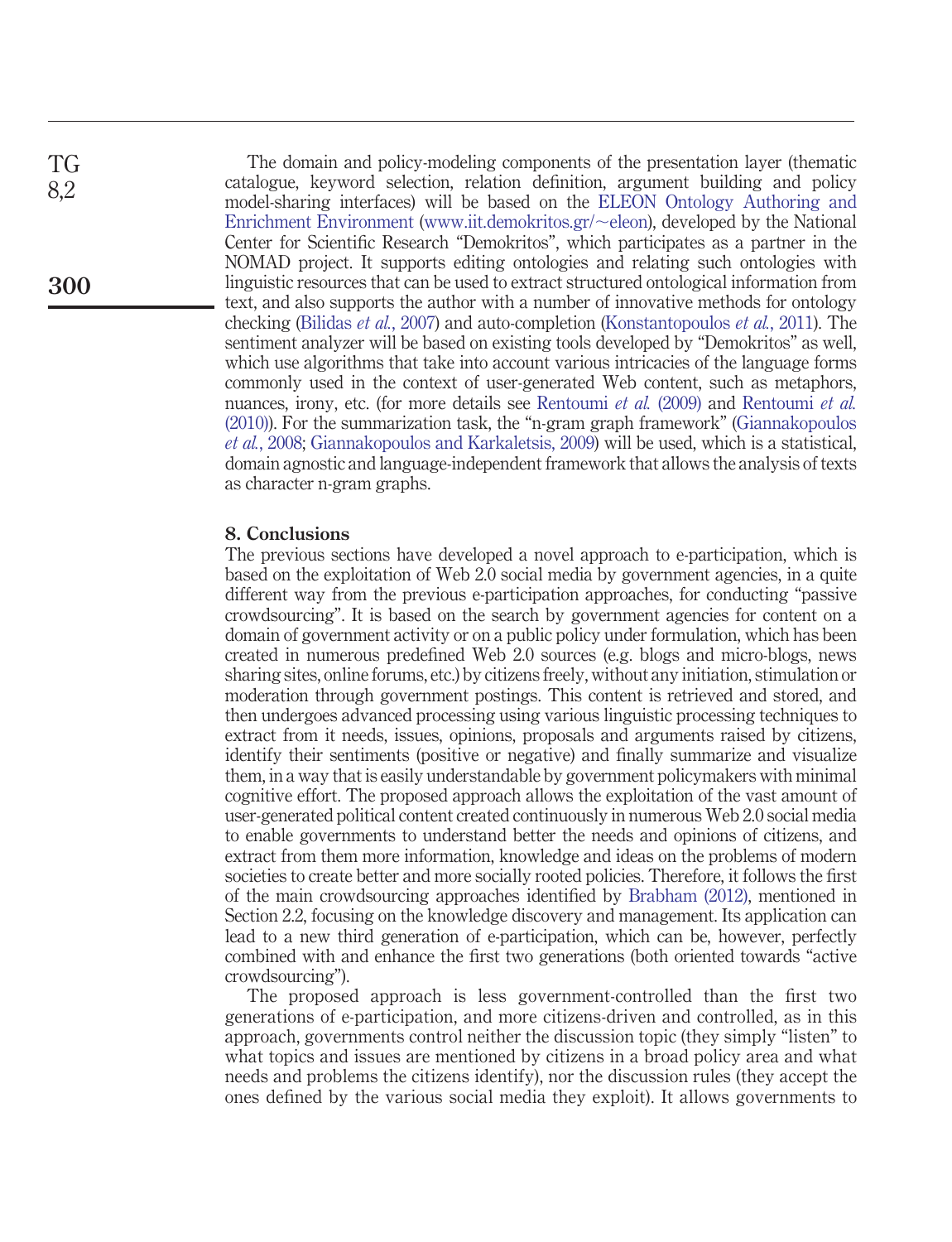move beyond their own official e-participation spaces (first generation of e-participation) and social media accounts (second generation of e-participation) and explore a wider range of Web 2.0 sources. In this sense, it can promote bottom-up public policy formulation. However, at the same time, it is characterized by higher levels of technological and political complexity and challenges than the second generation of e-participation.

In particular, in cooperation with potential users experienced in the design of public policies, this government passive crowdsourcing concept has been developed and elaborated. We developed initially a process model for its application, which describes how it can practically work (including a sequence of specific activities to be executed), and then based on it, we designed the functional architecture of an ICT platform that supports its application. An important element of both the process model and functional architectures is the creation and use of domain and policy models. The inherent complexity and multidimensionality of public policies makes it difficult to search for relevant content in the predefined Web 2.0 sources using a small number of keywords, and this difficulty can be addressed through domain and policy models, which are used for searching relevant content. It has also been concluded that the practical application of this new concept will require four main roles: domain models author, policy models author, end user/policymaker and technical administrator; for each of them, the functionality required from the above supporting ICT platform were determined.

Finally, based on the above requirements the technological architecture of an ICT platform that fulfils these functional requirements, and in general supports the application of this government passive crowdsourcing concept, was designed. To achieve a low response time and at the same time provide sufficiently "fresh" content for policymakers (being two basic conflicting requirements), its design should be based on the separation between sources scanning and retrieved content processing, on one hand, and users' searches processing, on the other. This leads to a three-layered technological architecture of the platform, which consists of a storage layer, a processing layer and a presentation layer. Each layer includes a number of components performing different tasks, which function as services coordinated by an orchestration component.

Our analysis showed that the objectives and the application process of this passive crowdsourcing approach and also the structure and components of the required supporting ICT platform differ significantly from the ones of the existing active crowdsourcing approaches, which have been identified by Hetmank (2013) and outlined in Section 2.2. In particular, this approach does not involve the main tasks of the active crowdsourcing (problem definition, open call for contributions, search for and motivation of contributors, evaluation of contributions and finally reward of the most successful of them), but has a quite different task structure (including domain and policy modeling, definition of the Web 2.0 sources to be used and sophisticated processing of the retrieved content). It requires more extensive and complex ICT support than the existing active crowdsourcing approaches, which is based on the use of API of numerous Web 2.0 sources (which are controlled by other players and are heterogeneous and change frequently), in combination with advanced linguistic processing techniques.

The research presented in this paper has interesting implications for research, practice and society. It opens up a new direction of research on this novel passive crowdsourcing approach, from both e-participation and crowdsourcing

### Passive crowdsourcing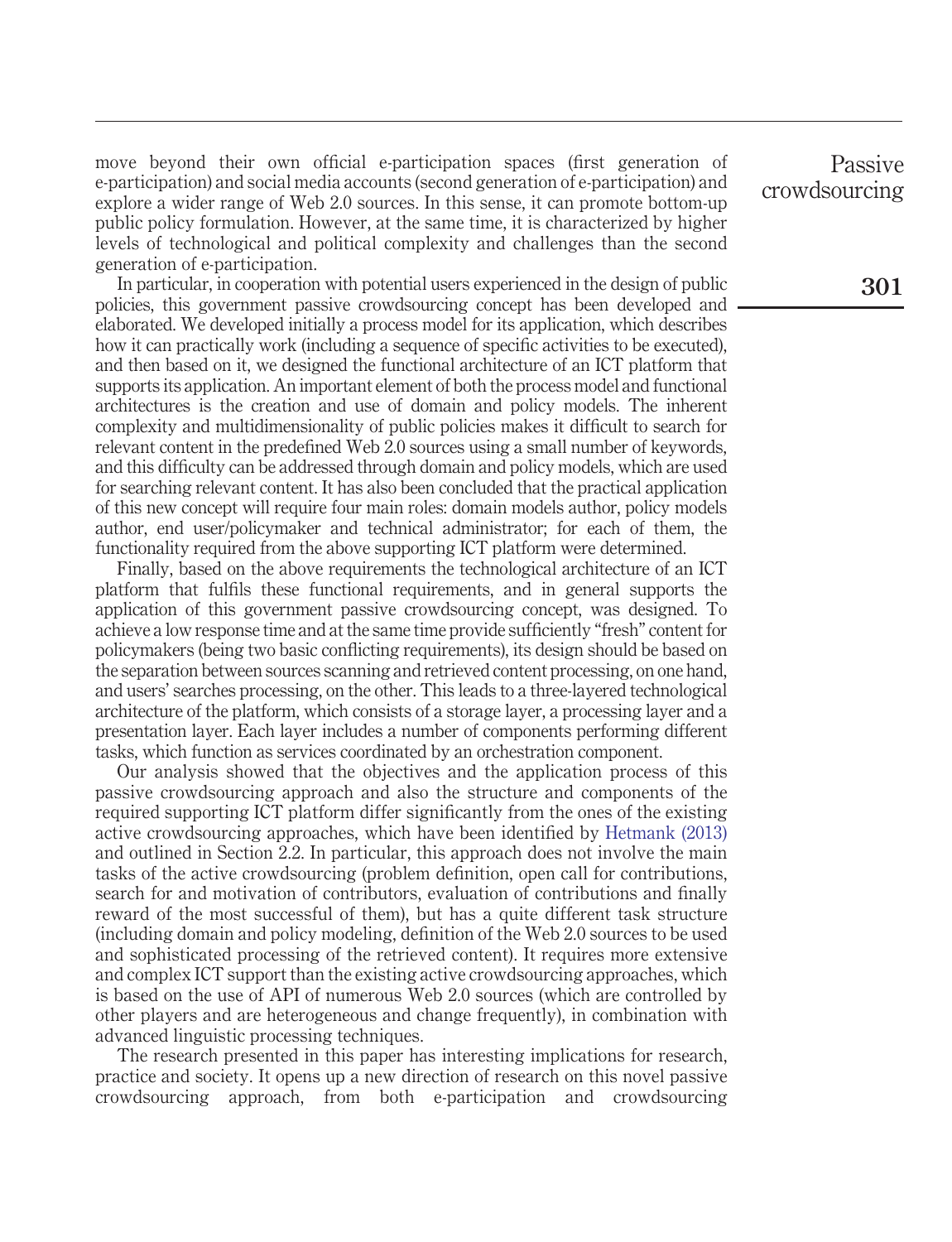perspectives. This research should aim at developing ways and processes of applying it in different types of organizations of the public sector, and also ICT infrastructures for supporting them and at investigating their effectiveness, benefits and business value, their combination with active crowdsourcing practices and at the same time their application barriers and risks (especially from cultural and legal viewpoint). The present study provides a basis for this future research. With respect to practice, taking into account that traditionally government agencies monitor what the press writes about them, our research provides a basis for extending efficiently these activities in the new electronic media world (e.g. newspapers, websites, blogs and microblogs, online forums, etc.) to understand better the needs, issues, opinions, arguments and proposals raised by the society with respect to important domains of government activity and public policies and, in general, with respect to the big problems of modern societies. It allows government agencies to identify trends and changes in the above, and also differences between various citizens' groups (e.g. age, gender, education and region groups), which provides a sound basis for designing appropriate public policies for addressing them. Finally, the proposed approach has significant social implications, as it provides a new channel for the "voice" of the society to be directly communicated to the government, so that the latter can design its policies and activities based on the social realities, and not on oversimplified models and stereotypes.

The main limitation of this study is that its main developments (i.e. the main elements of the proposed approach, the application process model and the functional and technological architecture of supporting ICT platform) have been based exclusively on our cooperation with potential users highly experienced in the design of public policies. Therefore, they have to be evaluated through "real life" pilot applications of them, which might lead to improvements (at the level of the main elements of the proposed approach, or/and the application process model or/and the functional and technological architecture of the supporting ICT platform). This is already in progress as part of the aforementioned project NOMAD. The application scenarios mentioned in Section 3 will be used in the next phases of the project as basis for the design of corresponding pilot applications of the proposed passive crowdsourcing approach, which will be implemented by the corresponding user partners (using the process model presented in Section 5 and the ICT platform presented in Sections 6 and 7) and then evaluated. This evaluation will focus on the main technological and political complexities and challenges it faces, which have been mentioned in the Introduction, using the methodology proposed by Ferro *et al.* (2013a). In particular, the technological evaluation will be based on the software platforms and ecosystems theory (Gawer, 2010; Tiwana *et al.*, 2010), and will assess to what extent the API of the used Web 2.0 social media sources provide all the required capabilities for retrieving from them the required content with all necessary descriptive fields, and, in general, to what extent the main preconditions of the platform-based software development paradigm are fulfilled. Also, it will assess to what extent the advanced linguistic processing techniques we use have a good performance for the various types of texts found in these heterogeneous Web 2.0 sources. The political evaluation will be based on the wicked problems theory (Rittel and Weber, 1973; Conklin and Begeman, 1989; Conklin, 2003), and will assess to what extent it is useful for reaching wider citizens' groups and identifying particular problems/ issues they perceive concerning the particular policy under discussion, possible

TG 8,2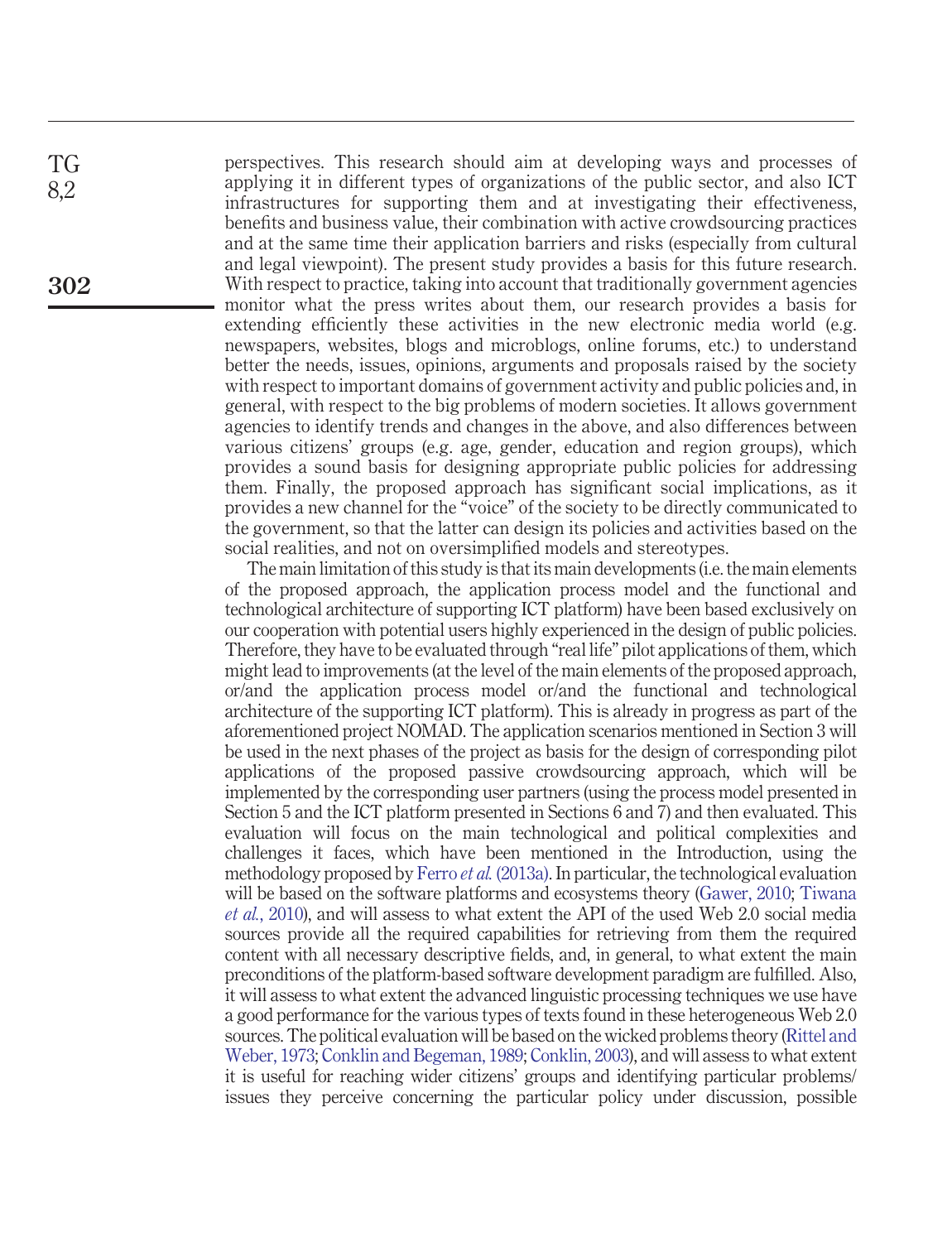solutions to them and relevant advantages – positive arguments – and disadvantages – negative arguments. Furthermore, as the proposed approach is an important innovation for government, we will evaluate it from an innovation diffusion perspective using the methodology proposed by Ferro *et al.* (2013b) and assess to what extent it has the fundamental preconditions for a wide diffusion proposed by the diffusion of innovation theory of Rogers (2003) (relative advantage, compatibility with existing values and processes, reasonable complexity, trialability and observability). In general, extensive research is required on passive crowdsourcing, examining for it all the multiple aspects that have been researched for the existing active crowdsourcing paradigm (see reviews of this research by Pedersen *et al.*, 2013; Tarrell *et al.*, 2013).

### **References**

- Bertot, J.C., Jaeger, P.T. and Grimes, J.M. (2012), "Promoting transparency and accountability through ICTs, social media, and collaborative e-government", *Transforming Government: People, Process and Policy*, Vol. 6 No. 1, pp. 78-91.
- Bilidas, D., Theologou, M. and Karkaletsis, V. (2007), "Enriching OWL ontologies with linguistic and user-relatednAnnotations: the ELEON system", *Proceedings of IEEE International Conference on Tools with Artificial Intelligence (ICTAI-07)*, Patras.
- Brabham, D.C. (2008), "Crowdsourcing as a model for problem solving an introduction and cases", *Convergence: The International Journal of Research into New Media Technologies*, Vol. 14 No. 1, pp. 75-90.
- Brabham, D.C. (2009), "Moving the crowd at threadless motivations for participation in a crowdsourcing application", *Information, Communication and Society*, Vol. 13 No. 8, pp. 1122-1145.
- Brabham, D.C. (2012), "Crowdsourcing: a model for leveraging online communities", in Delwiche, A. and Henderson, J. (Eds), *The Routledge Handbook of Participative Cultures*, *Routledge*.
- Chadwick, A. (2009), "Web 2.0: new challenges for the study of E-democracy in an era of informational exuberance", *I/S: A Journal of Law and Policy for the Information Society*, Vol. 5 No. 1, pp. 9-41.
- Charalabidis, Y. and Loukis, E. (2012), "Participative public policy making through multiple social media platforms utilization", *International Journal of Electronic Government Research*, Vol. 8 No. 3, pp. 78-97.
- Chun, S.A., Shulman, S., Sandoval, R. and Hovy, E. (2010): Government 2.0). "Making connections between citizens, data and government", *Information Polity*, Vol. 15 No. 1/2, pp. 1-9.
- Conklin, J. (2003), "Dialog mapping: reflections on an industrial strength case study", in Kirschner, P., Buckingham Shum, S. and Carr, C. (Eds), *Visualizing argumentation: software tools for collaborative and educational sense-making*, Springer Verlag, London.
- Conklin, J. and Begeman, M. (1989), "gIBIS: a tool for all reasons", *Journal of the American Society for Information Science*, Vol. 40 No. 3, pp. 200-213.
- Cruickshank, P., Edelmann, N. and Smith, C. (2010), "Signing an e-petition as a transition from lurking to particiption", in Tambouris, E., Macintosh A. and Glassey O. (Eds), *Second IFIP International Conference on Electronic Participation – ePart 2010*, *Lausanne, Switzerland*.
- ELEON Ontology Authoring and Enrichment Tool, available at: [www.iit.demokritos.gr/](http://www.iit.demokritos.gr/~eleon)-eleon
- Ferro, E. and Molinari, F. (2010), "Making sense of gov 2.0 strategies: no citizens, no party", *Journal of eDemocracy and Open Government*, Vol. 2 No. 1, pp. 56-68.

### Passive crowdsourcing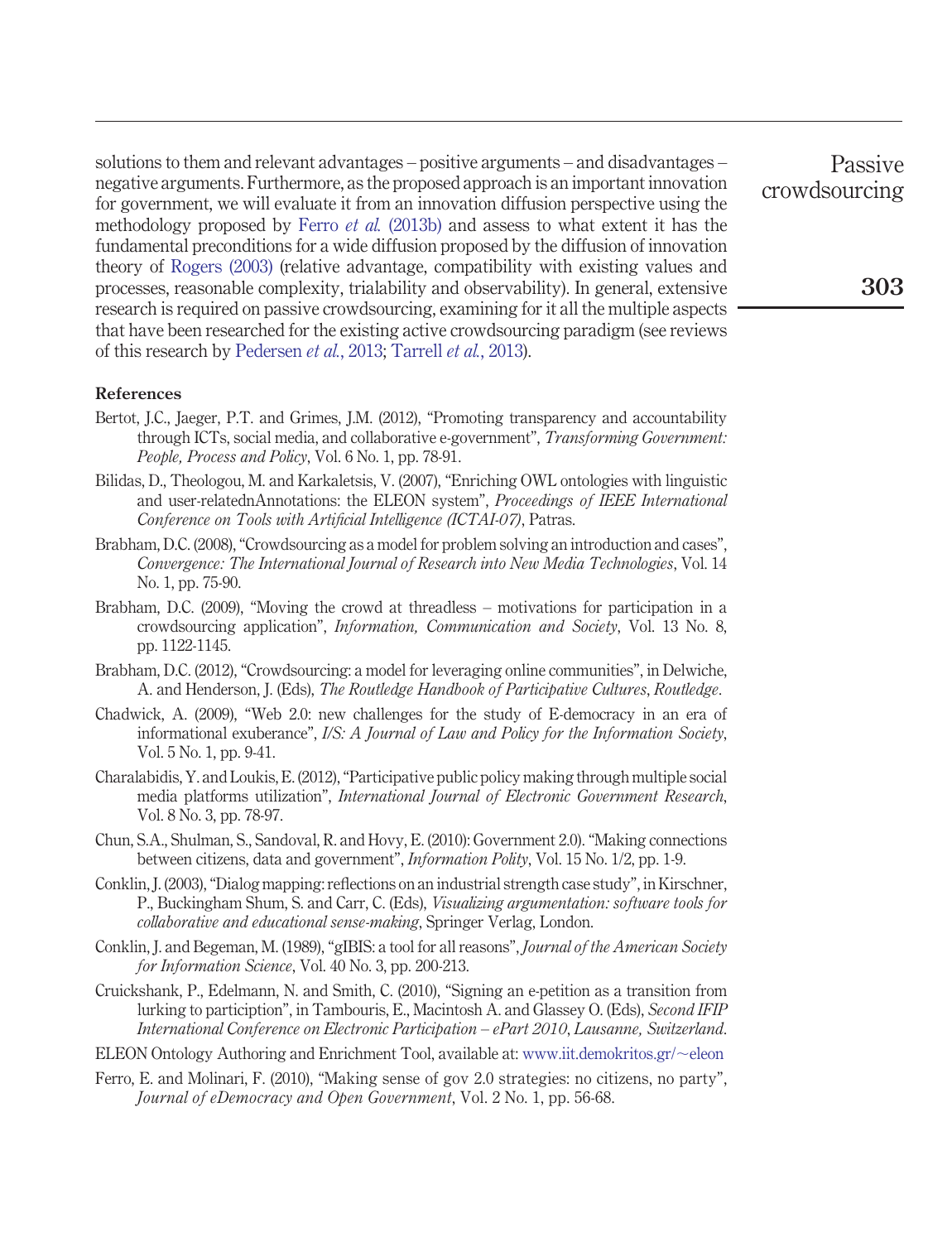| <b>TG</b><br>8,2 | Ferro, E., Loukis, E., Charalabidis, Y. and Osella, M. (2013a), "Evaluating complex forms of social<br>media use in government", Proceedings of the 19th Americas Conference on Information<br>Systems-AMCIS 2013, 15-17 August, 2013, Chicago, IL.                                                                          |
|------------------|------------------------------------------------------------------------------------------------------------------------------------------------------------------------------------------------------------------------------------------------------------------------------------------------------------------------------|
| 304              | Ferro, E., Loukis, E., Charalabidis, Y. and Osella, M. (2013b), "Analyzing the centralised use of<br>multiple social media by government from innovations diffusion theory perspective",<br>Proceedings of the IFIP Fifth International Conference on e-Participation-ePart 2013, 17-19<br>September, 2013, Koblenz.         |
|                  | Gawer, A. (2010), "The organization of technological platforms", Research in the Sociology of<br>Organizations, Vol. 29, pp. 287-296.                                                                                                                                                                                        |
|                  | Giannakopoulos, G. and Karkaletsis, V. (2009), "N-gram graphs: representing documents and<br>document sets in summary system evaluation", Proceedings of Text Analysis Conference<br>TAC 2009, 16-17 November, 2009, Gaithersburg, MD.                                                                                       |
|                  | Giannakopoulos, G., Karkaletsis, V., Vouros, G. and Stamatopoulos, P. (2008), "Summarization<br>system evaluation revisited: n-gram graphs", ACM Transactions on Speech and Language<br>Processing, Vol. 5 No. 3, pp. 1-39.                                                                                                  |
|                  | Hetmank, L. (2013), "Components and functions of crowdsourcing systems $-$ a systematic<br>literature review", Wirtschaftsinformatik Proceedings 2013, Leipzig.                                                                                                                                                              |
|                  | Hilgers, D. and Ihl, C. (2010), "Citizensourcing: applying the concept of open innovation to the<br>public sector", <i>The International Journal of Public Participation</i> , Vol. 4 No. 1, pp. 67-88.                                                                                                                      |
|                  | Howe, J. (2006), "The rise of crowdsourcing", Wired, Vol. 14 No. 6, available at: www.wired.com/<br>wired/archive/14.06/crowds.html                                                                                                                                                                                          |
|                  | Howe, J. (2008), Crowdsourcing, Why the Power of the Crowd is Driving the Future of Business,<br>Crown Business, New York, NY.                                                                                                                                                                                               |
|                  | Keim, D.A., Kohlhammer, J., Ellis, G.P. and Mansmann, F. (2010), Mastering the Information Age –<br>Solving Problems with Visual Analytics, Eurographics, Goslar.                                                                                                                                                            |
|                  | Kokkinakos, P., Koussouris, S., Panopoulos, D., Askounis, D., Ramfos, A., Georgousopoulos, C.<br>and Wittern, E. (2012), "Citizens collaboration and co-creation in public service delivery: the<br>COCKPIT project", International Journal of Electronic Government Research, Vol. 8 No. 3,<br>pp. 44-62.                   |
|                  | Konstantopoulos, S., Karkaletsis, V., Vogiatzis, V. and Bilidas, D. (2011), "Authoring semantic and<br>linguistic knowledge for the dynamic generation of personalized descriptions", in<br>Sporleder, C., Bosch, A.V and Zervanou, K. (Eds), Language Technology for Cultural<br><i>Heritage</i> , Springer Verlag, Berlin. |
|                  | Levy, P. (1997), Collective Intelligence: Mankind's Emerging World in Cyberspace, Plenum,<br>New York, NY.                                                                                                                                                                                                                   |
|                  | Loukis, E. and Wimmer, M. (2012), "A multi-method evaluation of different models of structured<br>electronic consultation on government policies", Information Systems Management, Vol. 29<br>No. 4, pp. 284-294.                                                                                                            |
|                  | Loukis, E., Macintosh, A. and Charalabidis, Y. (2011), "Editorial of the special issue on<br>e-participation in southern Europe and the Balkans: issues of democracy and participation<br>via electronic media", Journal of Balkan and Near East Studies, Vol. 13 No. 1, pp. 1-12.                                           |
|                  | Maragoudakis, M., Loukis, E. and Charalabidis, Y. (2011), "A review of opinion mining methods<br>for analyzing citizens' contributions in public policy debate", Proceedings of the IFIP Third<br>International Conference on e-Participation-ePart 2011, August 29 - September 1, 2011,<br>Delft.                           |
|                  | Margo, M.J. (2012), "A review of social media use in e-government. administrative sciences",<br>Administrative Sciences, Vol. 2 No. 2, pp. 148-161.                                                                                                                                                                          |
|                  |                                                                                                                                                                                                                                                                                                                              |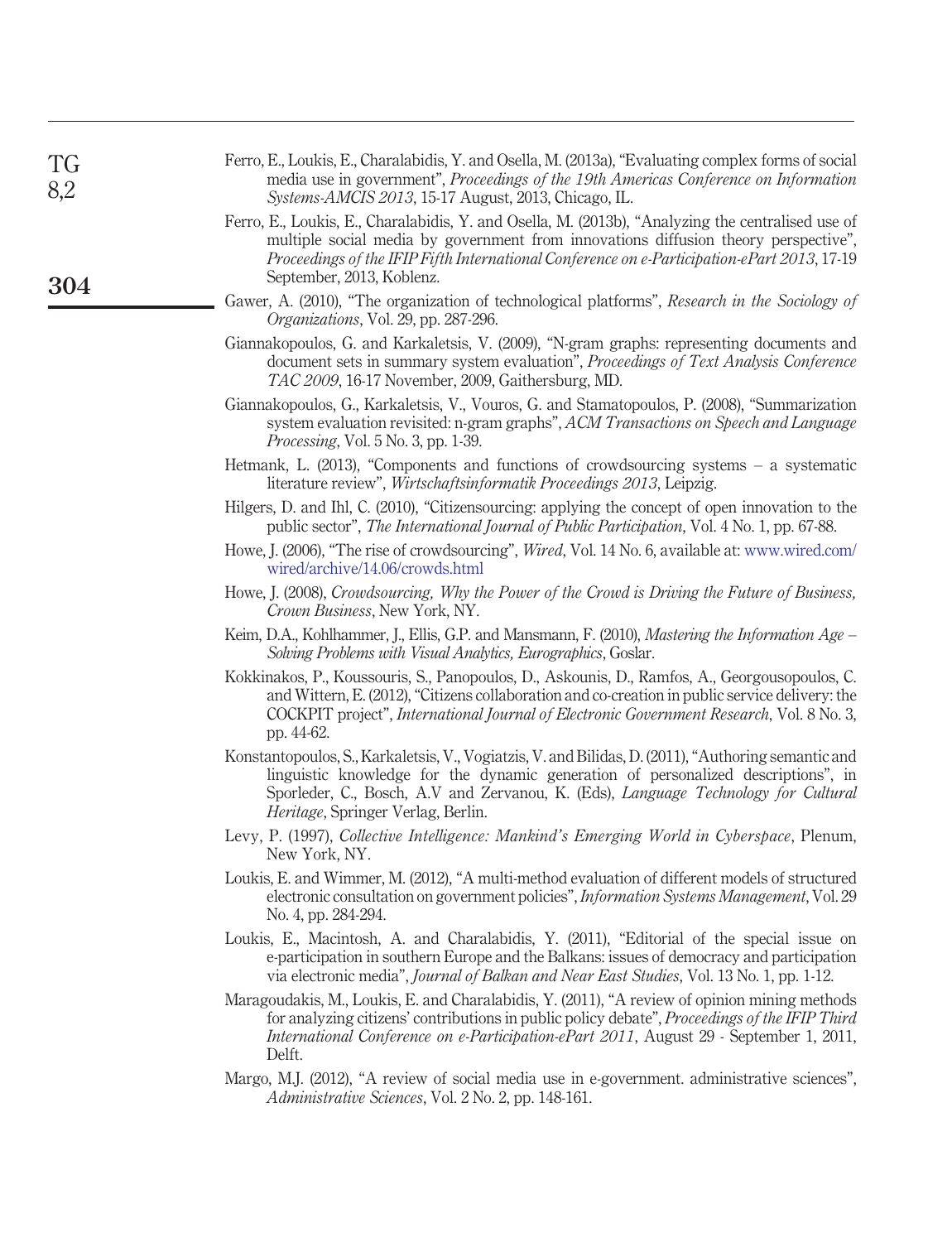- Medaglia, R. (2008), "Measuring the diffusion of eParticipation: a survey on Italian local government", *Information Polity - An International Journal of Government and Democracy in the Information Age*, Vol. 12 No. 4, pp. 265-280.
- Nam, T. (2012), "Suggesting frameworks of citizen-sourcing via Government 2.0"", *Government Information Quarterly*, Vol. 29, pp. 12-20.
- Organization for Economic Co-operation & Development OECD (2001), *Citizens as Partners – Information, Consultation and Public Participation in Policy-Making*, OECD Publication Service, Paris.
- Organization for Economic Co-operation and Development (OECD)(2003), *Engaging Citizens Online for Better Policy-making-Policy Brief*, OECD Publication Service, Paris.
- Organization for Economic Co-operation & Development OECD (2004a), *Evaluating Public Participation in Policy Making*, OECD Publication Service, Paris.
- Organization for Economic Co-operation and Development (OECD) (2004b), *Promise and Problems of e-Democracy: Challenges of Online Citizen Engagement*, OECD Publication Service, Paris.
- Panopoulou, E., Tambouris, E., Sanchez-Nielsen, E., Zotou, M. and Tarabanis, K. (2011), "Learning from eParticipation initiatives of regional and local level authorities in Greece and Spain", *Journal of Balkan and Near Eastern Studies*, Vol. 3 No. 1, pp. 13-35.
- Pedersen, J., Kocsis, D., Tripathi, A., Tarrell, A., Weerakoon, A., Tahmasbi, N., Xiong, J., Deng, W., Oh, O. and Vreede, G.J.D. (2013), "Conceptual foundations of crowdsourcing: a review of IS research", *Proceedings of the 46th Annual Hawaii International Conference on System Sciences*, Maui, HI.
- Rentoumi, V., Giannakopoulos, G., Karkaletsis, V. and Vouros, G. (2009), "Sentiment analysis of figurative language using a word sense disambiguation approach", *Proceedings of RANLP 2009*, Borovets.
- Rentoumi, V., Petrakis, S., Karkaletsis, V. and Vouros, G. (2010), "A collaborative system for sentiment analysis", *Proceedings of SETN 2010*, Athens.
- Rittel, H.W.J. and Weber, M.M. (1973), "Dilemmas in a general theory of planning", *Policy Sciences*, Vol. 4, pp. 155-169.
- Rogers, E. (2003), *Diffusion of Innovations, The Free Press*, New York, NY.
- Saebo, O., Rose, J. and Flak, L.S. (2008), "The shape of eParticipation: characterizing an emerging research area", *Government Information Quarterly*, Vol. 25, pp. 400-428.
- Santucci, D. (2007), "Studying e-petitions: state of the art and challenges", *ESF-LIU Conference on Electronic Democracy*, *Vadstena, Sweden*.
- Snead, J.T. (2013), "Social media use in the U.S. executive branch", *Government Information Quarterly*, Vol. 30 No. 1, pp. 56-63.
- Stewart, O., Huerta, J. and Sader, M. (2009), "Designing crowdsourcing community for the enterprise", *Proceedings of the ACM SIGKDD Workshop on Human Computation*, ACM, New York, NY.
- Surowiecki, J. (2004), *The Wisdom of Crowds: Why the Many are Smarter than the Few and How Collective Wisdom Shapes Business, Economies, Societies, and Nations, Doubleday*, New York, NY.
- Tarrell, A., Tahmasbi, N., Kocsis, D., Tripathi, A. Pedersen, J., Xiong, J., Oh, O. and Vreede, G.J.D. (2013), "Crowdsourcing: a snapshot of published research", *Proceedings of the Nineteenth Americas Conference on Information Systems (AMCIS) 2013*, Chicago, IL.

### Passive crowdsourcing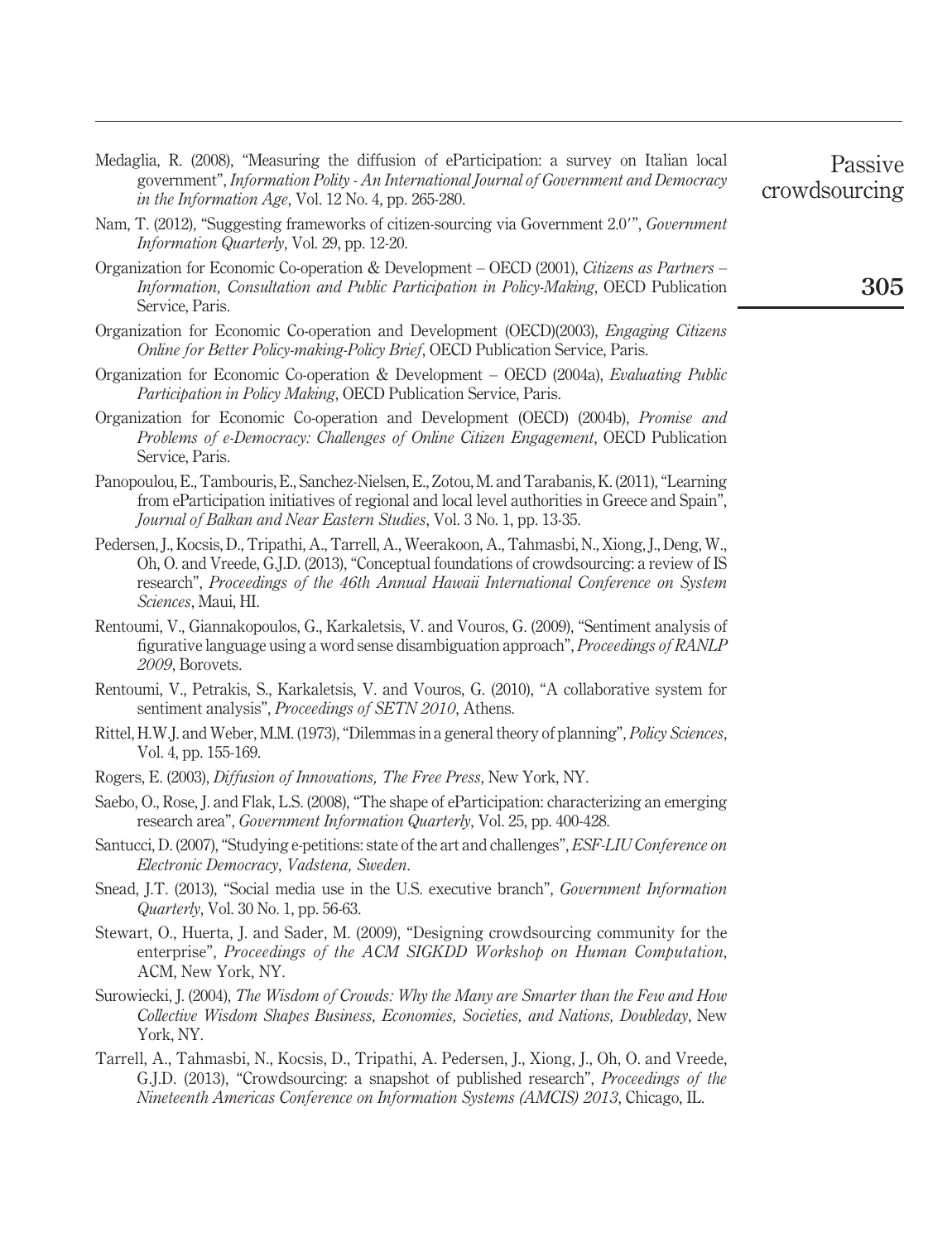| <b>TG</b> | Thomas, J. and Cook, K. (Eds) (2005), Illuminating the Path: Research and Development Agenda for<br>Visual Analytics, IEEE Press, Los Alamitos, CA.                                                                                                                                                    |
|-----------|--------------------------------------------------------------------------------------------------------------------------------------------------------------------------------------------------------------------------------------------------------------------------------------------------------|
| 8,2       | Tiwana, A., Konsynski, B. and Bush, A. (2010), "Platform evolution: coevolution of platform<br>architecture, governance, and environmental dynamics", Information Systems Research,<br>Vol. 21 No. 4, pp. 675-687.                                                                                     |
| 306       | Torres, L.H. (2007), "Citizen sourcing in the public interest", Knowledge Management for<br>Development Journal, Vol. 3 No. 1, pp. 134-145.                                                                                                                                                            |
|           | United Nations (2008), E-Government Survey 2008: From eGovernment to Connected<br>Governance, United Nations Publications, New York, NY.                                                                                                                                                               |
|           | Wandhöfer, T., Taylor, S., Alani, H., Joshi, S., Sizov, S., Walland, P., Thamm, M., Bleier, A. and<br>Mutschke, P. (2012), "Engaging politicians with citizens on social networking sites: the<br>wegov toolbox", International Journal of Electronic Government Research, Vol. 8 No. 3,<br>pp. 22-43. |
|           | Wong, P.C. and Thomas, J. (2004), "Visual analytics", IEEE Computer Graphics and Applications,<br>Vol. 24 No. 5, pp. 20-21.                                                                                                                                                                            |
|           | Appendix<br>Part A: Personal information                                                                                                                                                                                                                                                               |
|           | • A1. Your age is between (18-25, 25-35, 35-50, over 50 years).                                                                                                                                                                                                                                        |
|           | • A2. Your gender is (male or female).                                                                                                                                                                                                                                                                 |
|           | • A3. Your educational level is (high school, bachelor's/college degree, master's degree, PhD/<br>postgrad research degree or other – please specify).                                                                                                                                                 |
|           | Part B: General citizens' participation information                                                                                                                                                                                                                                                    |
|           | • B1. Do you use some specific tool for monitoring and measuring citizens' opinion/feedback<br>for the purpose of policymaking? (no, yes – please specify)                                                                                                                                             |
|           | • B2. Do you use any specific method for attracting people in order to participate in<br>policymaking procedures? (no, yes - please specify)                                                                                                                                                           |
|           | • B3. Do you find the idea of getting early feedback about societal reactions useful in your line<br>of work? (no – please justify, yes – please justify)                                                                                                                                              |
|           | • B4. During policymaking process, when is the right time to involve citizens? (during idea<br>formulation, once draft is ready, at final stages of legal description, other – please specify)                                                                                                         |
|           | • B5. Which of the following may influence your attitude during legislation process? (forum<br>discussions, blog posts, reaction in SM, comments in news sites/portals, polls, none, other –<br>please specify)                                                                                        |
|           | Part C: Current use of social media in policymaking processes                                                                                                                                                                                                                                          |
|           | • C1. What methods do you use for the gathering of arguments and opinions about existing<br>policies? (polls, surveys, internet search, internet applications, other – please specify)                                                                                                                 |
|           | - C2. Have you ever used social media in order to discuss and get feedback from citizens? (yes -<br>please specify which social media did you use, no                                                                                                                                                  |
|           | • C3. How often do you discuss policy-related issues in social media? (very frequently,<br>frequently, occasionally, rarely, very rarely or never)                                                                                                                                                     |
|           | C4. Which social media do you use? (blogs [e.g. Blogger, Wordpress], microblogs [e.g. Twitter,<br>٠<br>social networks, e.g. Facebook, Myspace], video/photo-sharing platforms [YouTube, Picassa],<br>news sites with commenting functionalities, discussion forums, other – please specify, none)     |
|           |                                                                                                                                                                                                                                                                                                        |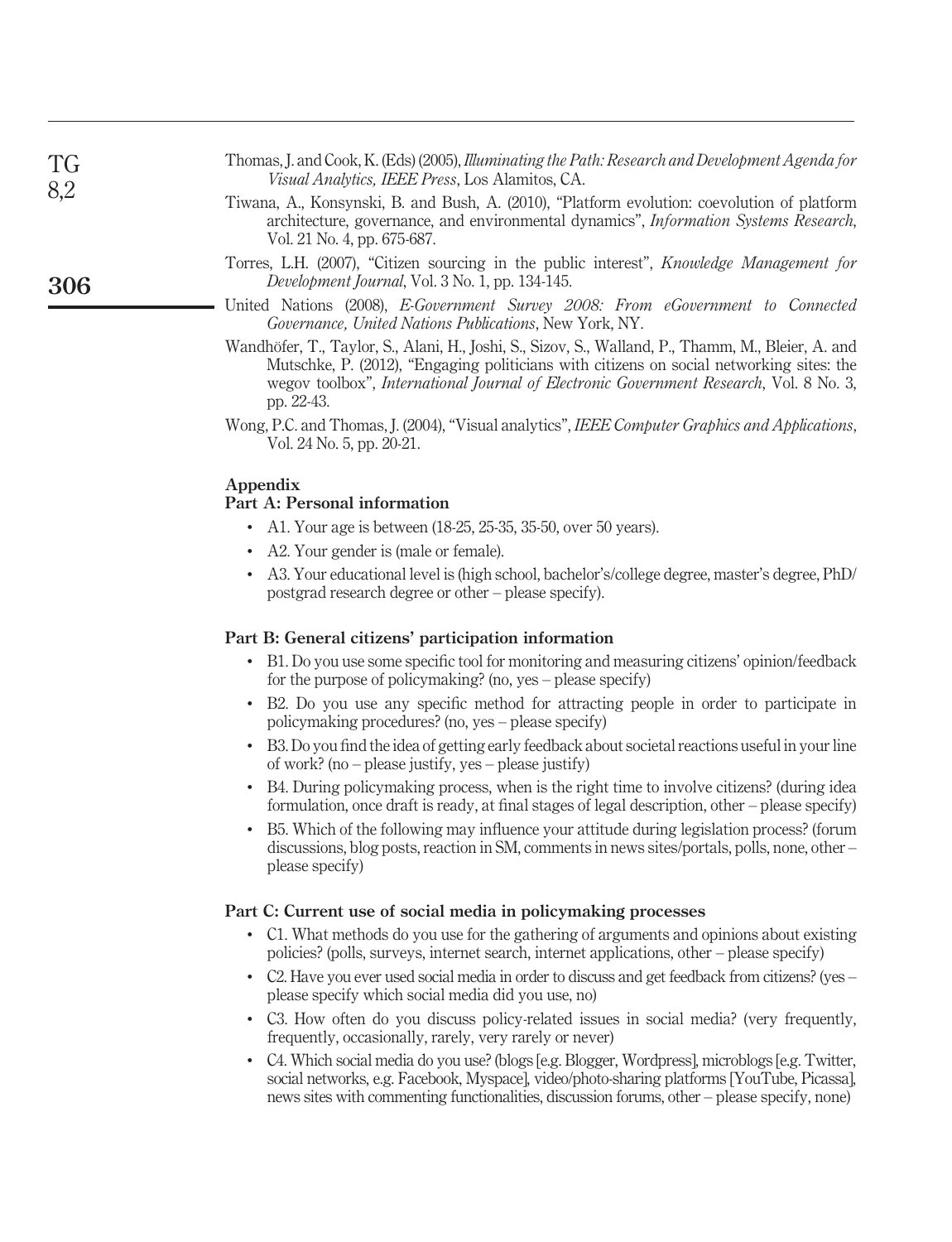| Passive<br>crowdsourcing | • C5. Name each of the above social media that you use for discussing/promoting new policies<br>(blog names, Facebook or Twitter groups, news site columns, etc.)                                                                                                                                                                                                                                                  |  |
|--------------------------|--------------------------------------------------------------------------------------------------------------------------------------------------------------------------------------------------------------------------------------------------------------------------------------------------------------------------------------------------------------------------------------------------------------------|--|
|                          | • C6. How many comments did you have on average from citizens about a new policy<br>proposal? (none, $1-50$ , $50-100$ , more than $100$ )                                                                                                                                                                                                                                                                         |  |
|                          | • C7. How often did you adapt the policy according to citizens' comments? (always, most of<br>the times, sometimes, rarely, never)                                                                                                                                                                                                                                                                                 |  |
| 307                      | • C8. Do you think the use of social media for policymaking is beneficial? (yes, no $-$ please<br>specify why)                                                                                                                                                                                                                                                                                                     |  |
|                          | • C9. Do you think incorporating citizens' opinions into the policymaking process is helpful?<br>(yes, no – please specify why)                                                                                                                                                                                                                                                                                    |  |
|                          | • C10. What is the importance of each of the following positive effects of the use of social media for<br>policymaking? $(1 = \text{less important}, 5 = \text{most important})$ (faster and easier citizen feedback,<br>faster dissemination of policy, direct and effective communication between policymakers and<br>citizens, more effective targeted dissemination to citizen groups, other – please specify) |  |

- C11.What is the importance of each of the following possible negative effects of the use of social media for policymaking? (1 = less important,  $5 =$  most important) (possible lack of user authentication and low security level, user anonymity, many irrelevant comments, lack of credibility of statistical results, other – please specify)
- C12. What are the constraints for using social media in policymaking that have to be taken into account? (lack of time needed to search and analyze results, infrastructure deployment difficulties, lack of software for analyzing citizen feedback, organization difficulties, political considerations, other – please specify)
- C13. What category of social media do you consider as more suitable for the policymaking process?  $(1 = \text{less important}, 5 = \text{most important})$  (blogs, microblogs, social networking sites, wikis, social bookmarking sites, platforms for multimedia and entertainment, platforms for news and information, government organizations forums, online votes/petitions, other – please specify)
- C14. Do you regularly search social media just to get a grasp of citizens' feelings about specific policies?(yes, no) If yes, which socialmedia?(blogs,microblogs, social networks, news sites with commenting functionalities, other – please specify)
- C15. Do you use internet-search applications for this purpose? (yes, no) If yes, which application do you use? (Google search, reputation measurement tools (e.g. socialmention.com, trackur.com), other search tool – please specify)
- C16. Have you ever used decision-making software? (yes, no) If yes, which of the following? (1000Minds, AIRM Online, Analytica, Criterium, Decision Plus, DecideIT, Decision Lab, Decision Lens, D-Sight, Expert Choice, Hiview3, Logical Decisions, MakeItRational, MindDecider, other – please specify)
- C17. What did you like about it?
- C18. Have you ever used any commercial tools for social media monitoring? (yes, no)
- C19. If yes, which of the following? (Alterian SM2, Brandwatch, Converseon, Cymfony Maestro, evolve24 Mirror, Media Metrics socialMeme, Meltwater Buzz, NM Incite My BuzzMetrics, Radian6, Sysomos, Visible Techologies Intelligence, other – please specify)
- C20. If yes, which of the following disadvantages and shortcomings have you encountered with the above tools (technical and non-technical)? (limited access to social media data, poor data analysis, slow processing time, inadequate presentation of results, other – please specify)